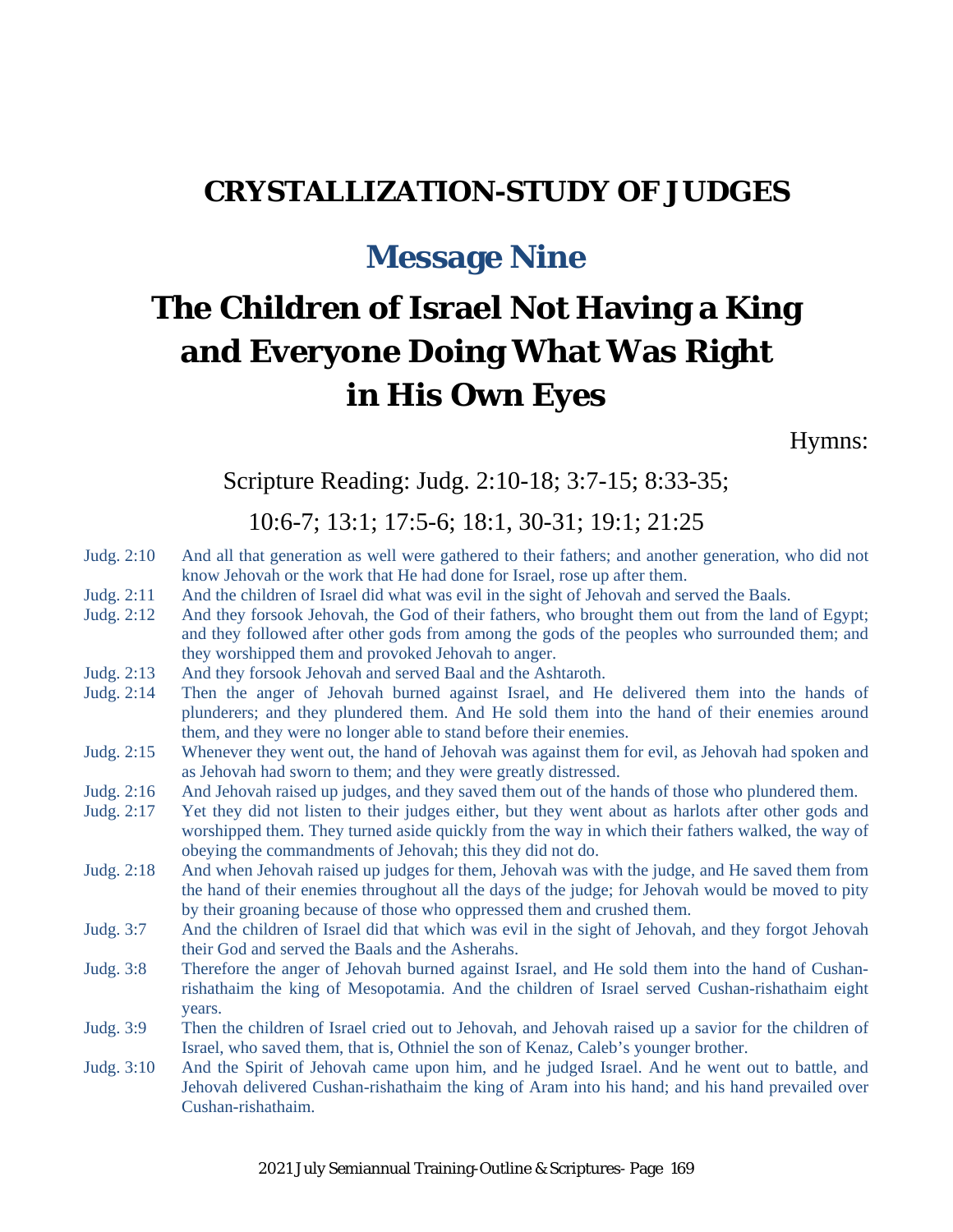- Judg. 3:11 And the land had rest forty years. And Othniel the son of Kenaz died.
- Judg. 3:12 Then the children of Israel again did that which was evil in the sight of Jehovah. And Jehovah strengthened Eglon the king of Moab against Israel because they did that which was evil in the sight of Jehovah.
- Judg. 3:13 And he gathered the children of Ammon and Amalek to himself and went and struck Israel, and they took possession of the city of palms.
- Judg. 3:14 And the children of Israel served Eglon the king of Moab eighteen years.
- Judg. 3:15 Then the children of Israel cried out to Jehovah, and Jehovah raised up a savior for them, that is, Ehud the son of Gera, the Benjaminite, a left-handed man. Now the children of Israel sent tribute to Eglon the king of Moab by him.
- Judg. 8:33 And as soon as Gideon died, the children of Israel turned again and went as harlots after the Baals. And they made Baal-berith their god.
- Judg. 8:34 And the children of Israel did not remember Jehovah their God, who had delivered them from the hand of all their enemies all around;
- Judg. 8:35 Nor did they show mercy to the house of Jerubbaal, that is, Gideon, for all the good he had done to Israel.
- Judg. 10:6 Then the children of Israel again did that which was evil in the sight of Jehovah. And they served the Baals and the Ashtaroth and the gods of Aram and the gods of Sidon and the gods of Moab and the gods of the children of Ammon and the gods of the Philistines, and they forsook Jehovah and did not serve Him.
- Judg. 10:7 And the anger of Jehovah burned against Israel, and He sold them into the hand of the Philistines and into the hand of the children of Ammon.
- Judg. 13:1 Then the children of Israel again did that which was evil in the sight of Jehovah, and Jehovah delivered them into the hand of the Philistines forty years.
- Judg. 17:5 And the man Micah had a house of gods; and he made an ephod and teraphim, and consecrated one of his sons to become his priest.
- Judg. 17:6 In those days there was no king in Israel; everyone did that which was right in his own eyes.
- Judg. 18:1 In those days there was no king in Israel; and in those days the tribe of the Danites sought for themselves an inheritance to dwell in, for unto that day the lot had not fallen for them on an inheritance among the tribes of Israel.
- Judg. 18:30 And the children of Dan erected for themselves the sculptured idol; and Jonathan the son of Gershom, the son of Moses, he and his sons, became priests to the tribe of Dan until the day of the captivity of the land.
- Judg. 18:31 Thus they set up the sculptured idol that Micah had made the whole time that the house of God was in Shiloh.
- Judg. 19:1 Now in those days, when there was no king in Israel, there was a certain Levite dwelling in the far end of the hill country of Ephraim. And he took for himself a concubine from Bethlehem in Judah.
- Judg. 21:25 In those days there was no king in Israel; everyone did what was right in his own eyes.

#### **I. In their degradation Israel became chaotic in government, worship, and morality—Judg. 3:7-15; 8:33-35; 13:1; 17:5-6; 18:30-31:**

- Judg. 3:7 And the children of Israel did that which was evil in the sight of Jehovah, and they forgot Jehovah their God and served the Baals and the Asherahs.
- Judg. 3:8 Therefore the anger of Jehovah burned against Israel, and He sold them into the hand of Cushan-rishathaim the king of Mesopotamia. And the children of Israel served Cushanrishathaim eight years.
- Judg. 3:9 Then the children of Israel cried out to Jehovah, and Jehovah raised up a savior for the children of Israel, who saved them, that is, Othniel the son of Kenaz, Caleb's younger brother.
- Judg. 3:10 And the Spirit of Jehovah came upon him, and he judged Israel. And he went out to battle, and Jehovah delivered Cushan-rishathaim the king of Aram into his hand; and his hand prevailed over Cushan-rishathaim.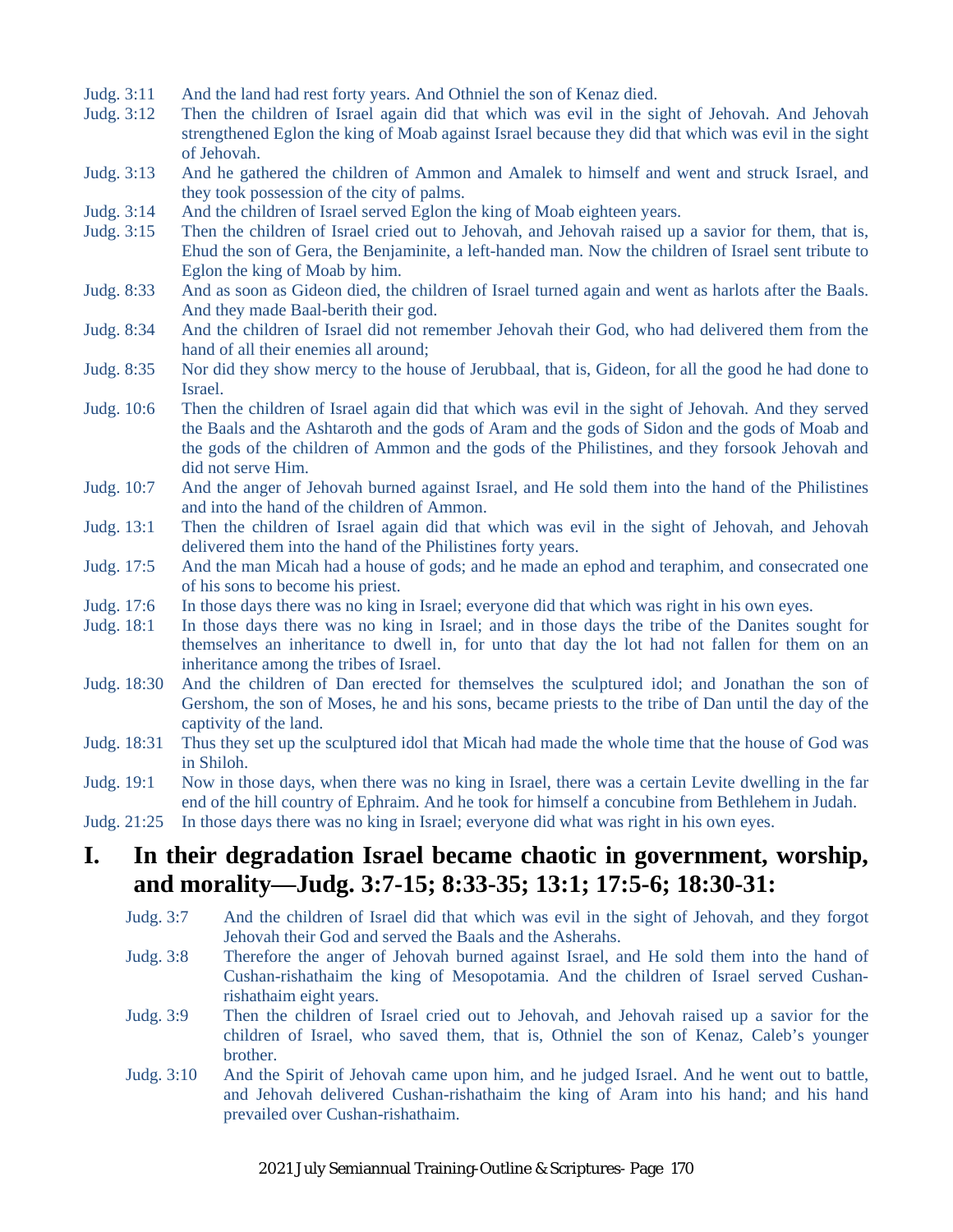- Judg. 3:11 And the land had rest forty years. And Othniel the son of Kenaz died.
- Judg. 3:12 Then the children of Israel again did that which was evil in the sight of Jehovah. And Jehovah strengthened Eglon the king of Moab against Israel because they did that which was evil in the sight of Jehovah.
- Judg. 3:13 And he gathered the children of Ammon and Amalek to himself and went and struck Israel, and they took possession of the city of palms.
- Judg. 3:14 And the children of Israel served Eglon the king of Moab eighteen years.
- Judg. 3:15 Then the children of Israel cried out to Jehovah, and Jehovah raised up a savior for them, that is, Ehud the son of Gera, the Benjaminite, a left-handed man. Now the children of Israel sent tribute to Eglon the king of Moab by him.
- Judg. 8:33 And as soon as Gideon died, the children of Israel turned again and went as harlots after the Baals. And they made Baal-berith their god.
- Judg. 8:34 And the children of Israel did not remember Jehovah their God, who had delivered them from the hand of all their enemies all around;
- Judg. 8:35 Nor did they show mercy to the house of Jerubbaal, that is, Gideon, for all the good he had done to Israel.
- Judg. 13:1 Then the children of Israel again did that which was evil in the sight of Jehovah, and Jehovah delivered them into the hand of the Philistines forty years.
- Judg. 17:5 And the man Micah had a house of gods; and he made an ephod and teraphim, and consecrated one of his sons to become his priest.
- Judg. 17:6 In those days there was no king in Israel; everyone did that which was right in his own eyes.
- Judg. 18:30 And the children of Dan erected for themselves the sculptured idol; and Jonathan the son of Gershom, the son of Moses, he and his sons, became priests to the tribe of Dan until the day of the captivity of the land.
- Judg. 18:31 Thus they set up the sculptured idol that Micah had made the whole time that the house of God was in Shiloh.
- A. After the children of Israel possessed the land as their inheritance, they did not obey God's command to utterly drive out and destroy the seven tribes inhabiting Canaan—1:27-36.
	- Judg. 1:27 And Manasseh did not dispossess Beth-shean with its towns or Taanach with its towns or the inhabitants of Dor with its towns or the inhabitants of Ibleam with its towns or the inhabitants of Megiddo with its towns, but the Canaanites persisted in dwelling in that land.
	- Judg. 1:28 And when Israel became strong, they made the Canaanites forced labor; but they did not utterly dispossess them.
	- Judg. 1:29 And Ephraim did not dispossess the Canaanites who dwelt in Gezer, but the Canaanites dwelt among them in Gezer.
	- Judg. 1:30 Zebulun did not dispossess the inhabitants of Kitron or the inhabitants of Nahalol, but the Canaanites dwelt among them and became forced labor.
	- Judg. 1:31 Asher did not dispossess the inhabitants of Acco or the inhabitants of Sidon and Ahlab and Achzib and Helbah and Aphik and Rehob;
	- Judg. 1:32 But the Asherites dwelt among the Canaanites who inhabited the land, for they did not dispossess them.
	- Judg. 1:33 Naphtali did not dispossess the inhabitants of Beth-shemesh or the inhabitants of Beth-anath; but they dwelt among the Canaanites who inhabited the land. Yet the inhabitants of Beth-shemesh and Beth-anath became forced labor for them.
	- Judg. 1:34 And the Amorites pushed the children of Dan into the hill country, for they would not allow them to come down into the valley.
	- Judg. 1:35 And the Amorites persisted in dwelling in Har-heres, in Aijalon, and in Shaalbim; but the hand of the house of Joseph prevailed so that they became forced labor.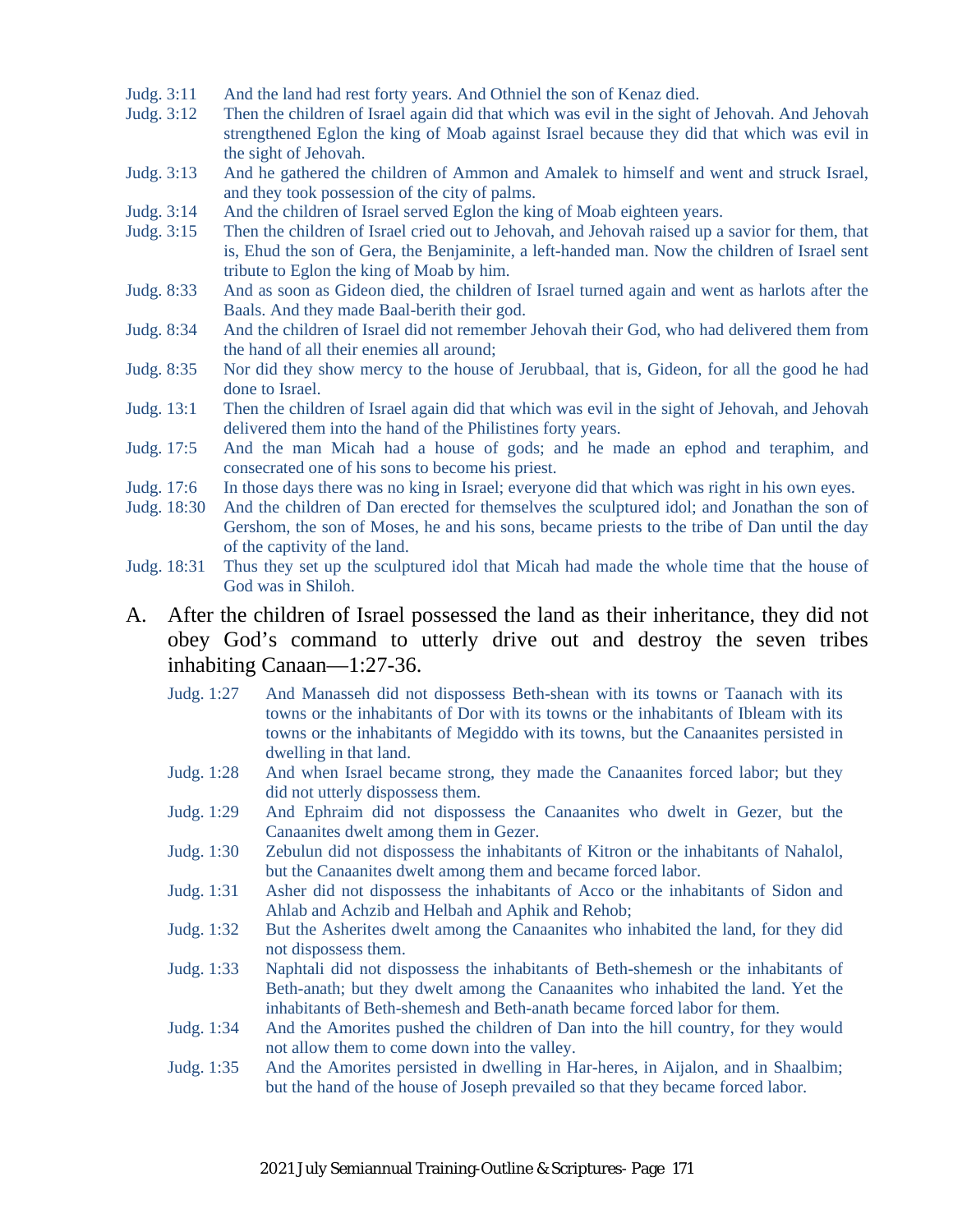Judg. 1:36 And the border of the Amorites was from the ascent of Akrabbim, from Sela and upward.

#### B. As a result, the children of Israel served their gods, thus doing evil in the sight of the Lord—2:10-18.

- Judg. 2:10 And all that generation as well were gathered to their fathers; and another generation, who did not know Jehovah or the work that He had done for Israel, rose up after them.
- Judg. 2:11 And the children of Israel did what was evil in the sight of Jehovah and served the Baals.
- Judg. 2:12 And they forsook Jehovah, the God of their fathers, who brought them out from the land of Egypt; and they followed after other gods from among the gods of the peoples who surrounded them; and they worshipped them and provoked Jehovah to anger.
- Judg. 2:13 And they forsook Jehovah and served Baal and the Ashtaroth.
- Judg. 2:14 Then the anger of Jehovah burned against Israel, and He delivered them into the hands of plunderers; and they plundered them. And He sold them into the hand of their enemies around them, and they were no longer able to stand before their enemies.
- Judg. 2:15 Whenever they went out, the hand of Jehovah was against them for evil, as Jehovah had spoken and as Jehovah had sworn to them; and they were greatly distressed.
- Judg. 2:16 And Jehovah raised up judges, and they saved them out of the hands of those who plundered them.
- Judg. 2:17 Yet they did not listen to their judges either, but they went about as harlots after other gods and worshipped them. They turned aside quickly from the way in which their fathers walked, the way of obeying the commandments of Jehovah; this they did not do.
- Judg. 2:18 And when Jehovah raised up judges for them, Jehovah was with the judge, and He saved them from the hand of their enemies throughout all the days of the judge; for Jehovah would be moved to pity by their groaning because of those who oppressed them and crushed them.
- C. The children of Israel forsook the Lord God of their fathers, who brought them out of the land of Egypt, and they followed the gods of the people that were around them; they bowed themselves down to them and provoked Jehovah to anger—10:6-7.
	- Judg. 10:6 Then the children of Israel again did that which was evil in the sight of Jehovah. And they served the Baals and the Ashtaroth and the gods of Aram and the gods of Sidon and the gods of Moab and the gods of the children of Ammon and the gods of the Philistines, and they forsook Jehovah and did not serve Him.
	- Judg. 10:7 And the anger of Jehovah burned against Israel, and He sold them into the hand of the Philistines and into the hand of the children of Ammon.
- D. God delivered them into the hands of spoilers, and He sold them into the hands of their enemies so that they could no longer stand; whenever they went out, the hand of the Lord was against them for evil—2:11-15.
	- Judg. 2:11 And the children of Israel did what was evil in the sight of Jehovah and served the Baals.
	- Judg. 2:12 And they forsook Jehovah, the God of their fathers, who brought them out from the land of Egypt; and they followed after other gods from among the gods of the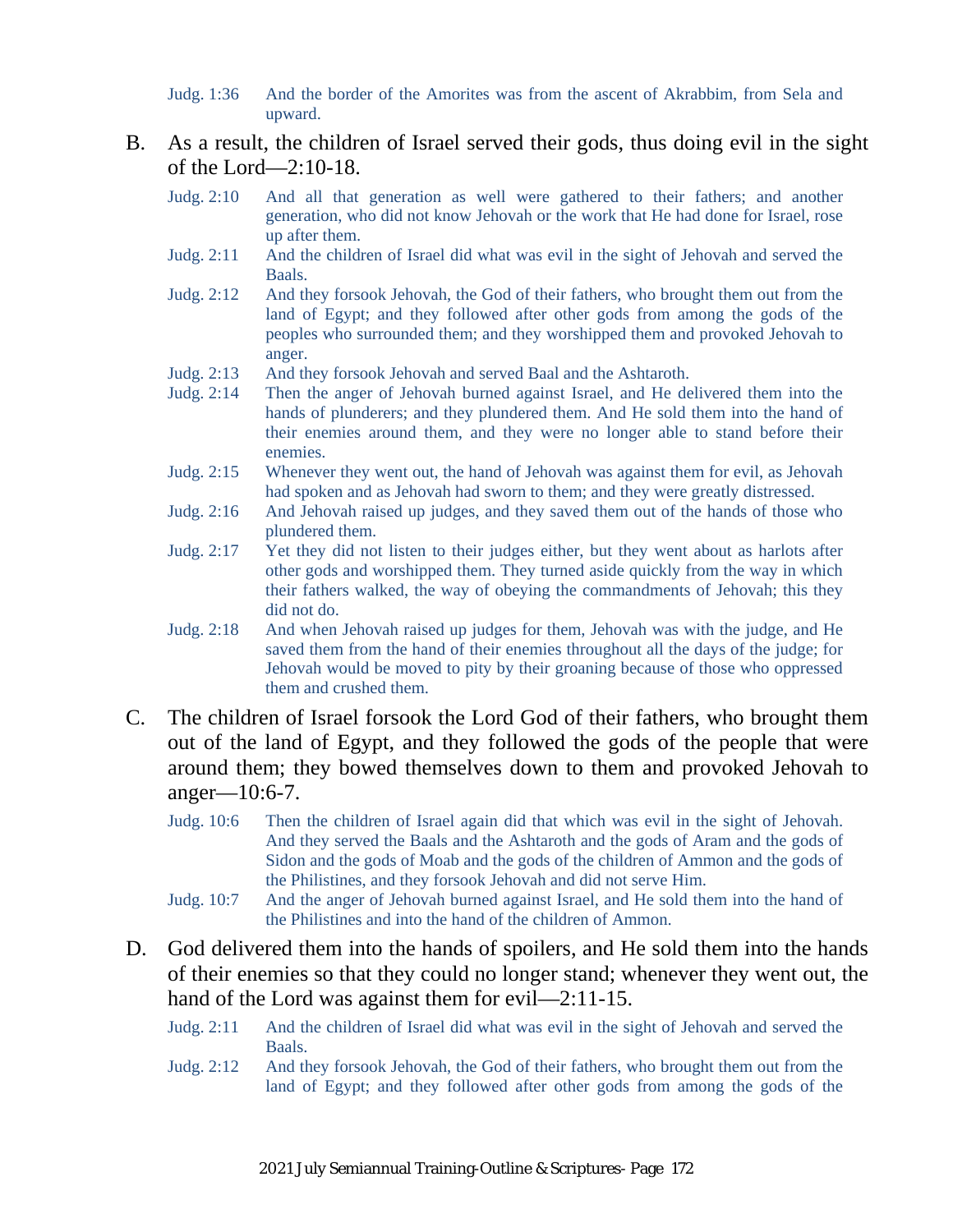peoples who surrounded them; and they worshipped them and provoked Jehovah to anger.

- Judg. 2:13 And they forsook Jehovah and served Baal and the Ashtaroth.
- Judg. 2:14 Then the anger of Jehovah burned against Israel, and He delivered them into the hands of plunderers; and they plundered them. And He sold them into the hand of their enemies around them, and they were no longer able to stand before their enemies.
- Judg. 2:15 Whenever they went out, the hand of Jehovah was against them for evil, as Jehovah had spoken and as Jehovah had sworn to them; and they were greatly distressed.
- E. The age of the judges may be considered the darkest period in the history of Israel; it was also a period of tragedy.
- F. At that time, among the children of Israel there were rebellions against God, idolatry (chs. 17—18), infighting (ch. 9), hostility and controversy among the tribes (chs. 20—21), fornication (ch. 19), filthiness, brutal killings, and all manner of evil doing.
	- Judg. 17:1 Now there was a man from the hill country of Ephraim whose name was Micah.
	- Judg. 17:2 And he said to his mother, The eleven hundred pieces of silver that were taken from you, about which you uttered a curse and spoke it in my hearing—look, the silver is with me; I took it. And his mother said, Blessed of Jehovah be my son!
	- Judg. 17:3 And he returned the eleven hundred pieces of silver to his mother; and his mother said, I do consecrate the silver to Jehovah from my hand to my son to make a sculptured idol and a molten image. Now therefore I will return it to you.
	- Judg. 17:4 And when he returned the silver to his mother, his mother took two hundred pieces of silver and gave them to the founder, who made them into a sculptured idol and a molten image. And it was in the house of Micah.
	- Judg. 17:5 And the man Micah had a house of gods; and he made an ephod and teraphim, and consecrated one of his sons to become his priest.
	- Judg. 17:6 In those days there was no king in Israel; everyone did that which was right in his own eyes.
	- Judg. 17:7 And there was a young man from Bethlehem in Judah, of the family of Judah, who was a Levite; and he was a sojourner there.
	- Judg. 17:8 And the man left the city Bethlehem in Judah to dwell wherever he could find a place. And he came to the hill country of Ephraim, to the house of Micah, as he made his way.
	- Judg. 17:9 And Micah said to him, Where do you come from? And he said to him, I am a Levite from Bethlehem in Judah, and I am traveling in order to dwell wherever I can find a place.
	- Judg. 17:10 And Micah said to him, Stay with me, and be a father and a priest to me; and I will give you ten pieces of silver a year and an array of clothing and your food. So the Levite went with him.
	- Judg. 17:11 And the Levite was content to stay with the man; and the young man was to him like one of his sons.
	- Judg. 17:12 And Micah consecrated the Levite; and the young man became his priest and was in the house of Micah.
	- Judg. 17:13 Then Micah said, Now I know that Jehovah will prosper me, because the Levite has become my priest.
	- Judg. 18:1 In those days there was no king in Israel; and in those days the tribe of the Danites sought for themselves an inheritance to dwell in, for unto that day the lot had not fallen for them on an inheritance among the tribes of Israel.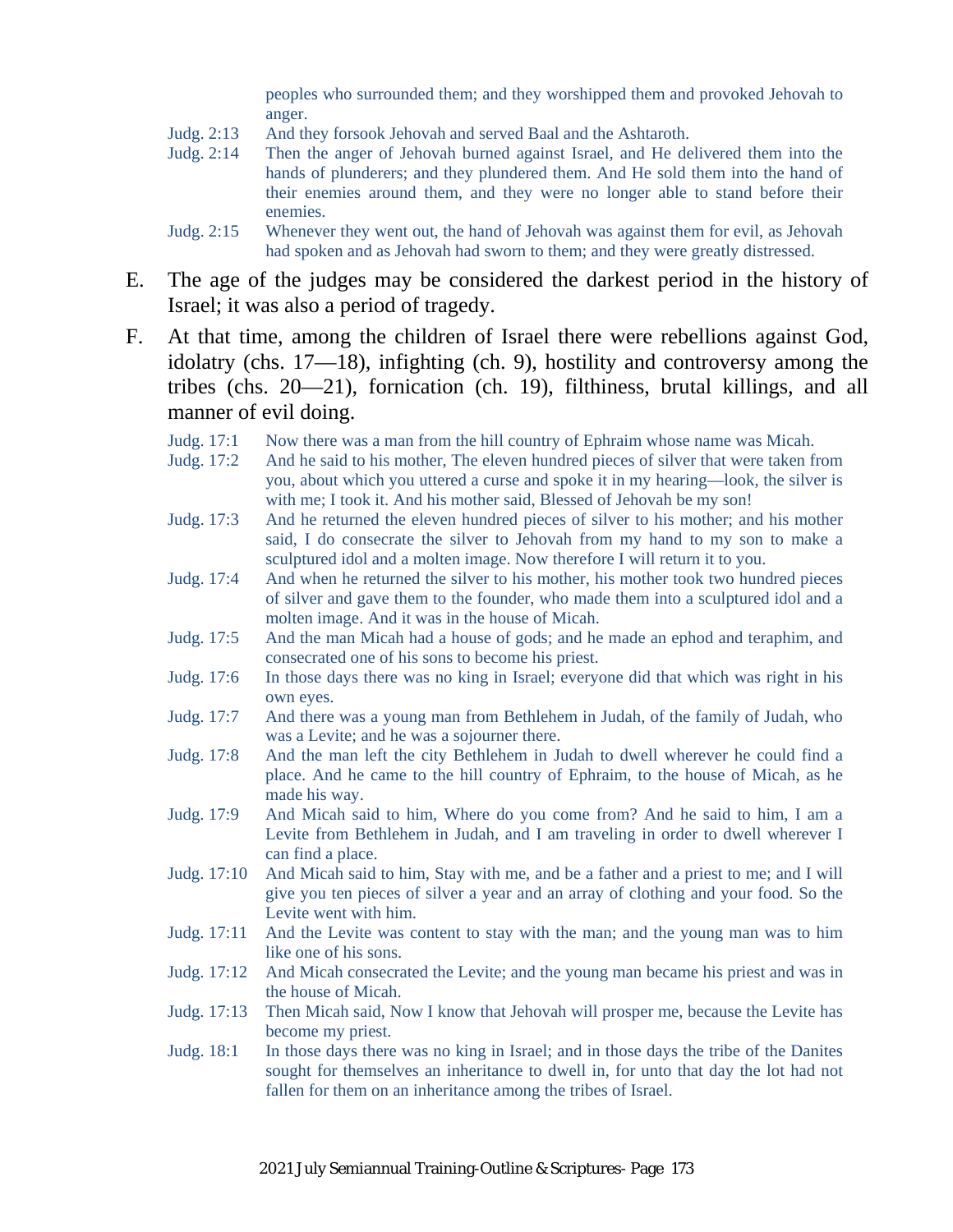- Judg. 18:2 So the children of Dan sent from their family five men from among all of them, men of valor, from Zorah and Eshtaol, to spy out the land and search it out. And they said to them, Go and search out the land. And they came to the hill country of Ephraim, to the house of Micah; and they lodged there.
- Judg. 18:3 When they were near the house of Micah, they recognized the voice of the young Levite man, so they turned aside there and said to him, Who brought you here? And what are you doing in this place? And what do you have here?
- Judg. 18:4 And he said to them, Such and such has Micah done for me; and he has hired me to be his priest.
- Judg. 18:5 And they said to him, Inquire now of God that we may know if our way on which we are going will be prosperous.
- Judg. 18:6 And the priest said to them, Go in peace; your way on which you are going is before Jehovah.
- Judg. 18:7 Then the five men left and came to Laish. And they saw the people who were in it, dwelling securely after the manner of the Sidonians, quiet and secure; for there was no one in the land who possessed authority and might humble them in anything; and they were far from the Sidonians and had nothing to do with anyone.
- Judg. 18:8 And they came to their brothers at Zorah and Eshtaol; and their brothers said to them, What can you say?
- Judg. 18:9 And they said, Arise; and let us go up against them. For we have seen the land, and it is very good. So do you sit still? Do not be slow about going and entering the land to possess it.
- Judg. 18:10 When you go, you will come to a secure people; and the land is very spacious. God has indeed delivered it into your hand, a place where nothing on earth is lacking there.
- Judg. 18:11 So six hundred men girded with weapons of war set out from there, from the family of Dan, from Zorah and Eshtaol.
- Judg. 18:12 And they went up and encamped in Kiriath-jearim in Judah. Because of this, that place is called Mahaneh-dan to this day; it is there behind Kiriath-jearim.
- Judg. 18:13 And they passed from there into the hill country of Ephraim and came to the house of Micah.
- Judg. 18:14 Then the five men who had gone to spy the land of Laish answered and said to their brothers, Do you know that in these houses there are an ephod and teraphim and a sculptured idol and a molten image? Now therefore consider what you should do.
- Judg. 18:15 And they turned aside there and came to the house of the young Levite man, the house of Micah; and they asked him concerning his welfare.
- Judg. 18:16 And the six hundred men of the children of Dan, girded with their weapons of war, stood at the entrance of the gate.
- Judg. 18:17 And the five men who had gone to spy the land went up and entered there to seize the sculptured idol and the ephod and the teraphim and the molten image. And the priest stood at the entrance of the gate with the six hundred men girded with weapons of war.
- Judg. 18:18 And when these men entered the house of Micah and seized the sculptured idol and the ephod and the teraphim and the molten image, the priest said to them, What are you doing?
- Judg. 18:19 And they said to him, Quiet down; put your hand over your mouth, and go with us and be a father and a priest to us. Is it better for you to be a priest for the house of one man or for you to be a priest for a tribe and family in Israel?
- Judg. 18:20 And the priest's heart was glad; and he took the ephod and teraphim and the sculptured idol, and went into the midst of the people.
- Judg. 18:21 And they turned and departed; and they put the little ones and the livestock and the goods before them.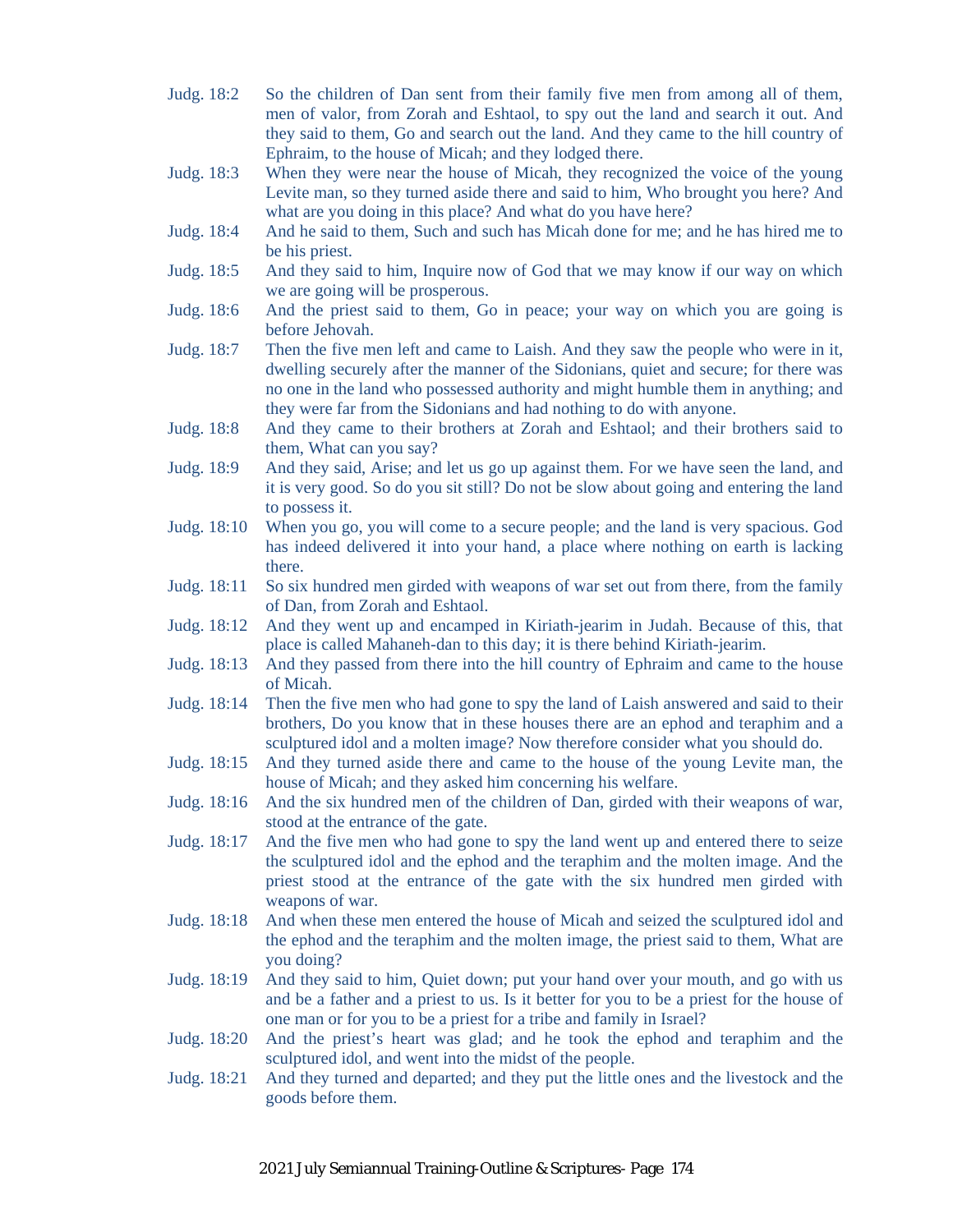- Judg. 18:22 When they were some distance from the house of Micah, the men who were in the houses that were near the house of Micah were gathered together; and they overtook the children of Dan.
- Judg. 18:23 And they called out to the children of Dan. And they turned and faced them and said to Micah, What is bothering you, that you have been gathered together?
- Judg. 18:24 And he said, You have taken away my gods that I have made, along with the priest, and have gone off. And what do I still have? How then can you say to me, What is bothering you?
- Judg. 18:25 And the children of Dan said, Do not let your voice be heard among us, lest men of fierce temper fall on you and you lose your life and the lives of your household.
- Judg. 18:26 And the children of Dan went their way; and when Micah saw that they were too strong for him, he turned and went back to his house.
- Judg. 18:27 So they took that which Micah had made and the priest that had been his, and came to Laish, to a people quiet and secure; and they struck them with the edge of the sword and burned the city with fire.
- Judg. 18:28 And there was no one to deliver it; for it was far from Sidon, and they had nothing to do with anyone. Now it was in the valley that is by Beth-rehob. And they rebuilt the city and dwelt in it.
- Judg. 18:29 And they called the name of the city Dan, according to the name of Dan their father who had been born to Israel. However the name of the city was Laish formerly.
- Judg. 18:30 And the children of Dan erected for themselves the sculptured idol; and Jonathan the son of Gershom, the son of Moses, he and his sons, became priests to the tribe of Dan until the day of the captivity of the land.
- Judg. 18:31 Thus they set up the sculptured idol that Micah had made the whole time that the house of God was in Shiloh.
- Judg. 9:1 Then Abimelech the son of Jerubbaal went to Shechem to his mother's brothers; and he spoke to them and to all the family of the house of his mother's father, saying,
- Judg. 9:2 Speak now in the hearing of all the lords of Shechem, What is better for you, that all the sons of Jerubbaal, seventy men, rule over you, or that one man rule over you? Now remember that I am your bone and your flesh.
- Judg. 9:3 And his mother's brothers spoke of him in the hearing of all the lords of Shechem with all these words; and their heart inclined toward Abimelech, for they said, He is our brother.
- Judg. 9:4 And they gave him seventy pieces of silver from the house of Baal-berith. And with it Abimelech hired worthless and wanton men, and they followed after him.
- Judg. 9:5 And he went to his father's house in Ophrah and slew his brothers, the sons of Jerubbaal, seventy men, on one stone; but Jotham, the youngest son of Jerubbaal, was left, for he hid himself.
- Judg. 9:6 Then all the lords of Shechem and all the house of Millo gathered, and they went and made Abimelech king at the terebinth of the pillar that was in Shechem.
- Judg. 9:7 And when Jotham was told, he went and stood on the top of Mount Gerizim and lifted up his voice and called out and said to them, Listen to me, you lords of Shechem, that God may listen to you.
- Judg. 9:8 The trees once went forth to anoint a king over themselves. And they said to the olive tree, Reign over us.
- Judg. 9:9 But the olive tree said to them, Shall I leave my fatness, because of which God and men are honored by me, and go to wave over the trees?
- Judg. 9:10 Then the trees said to the fig tree, You come and reign over us.
- Judg. 9:11 But the fig tree said to them, Shall I leave my sweetness and my good fruit, and go to wave over the trees?
- Judg. 9:12 Then the trees said to the vine, You come and reign over us.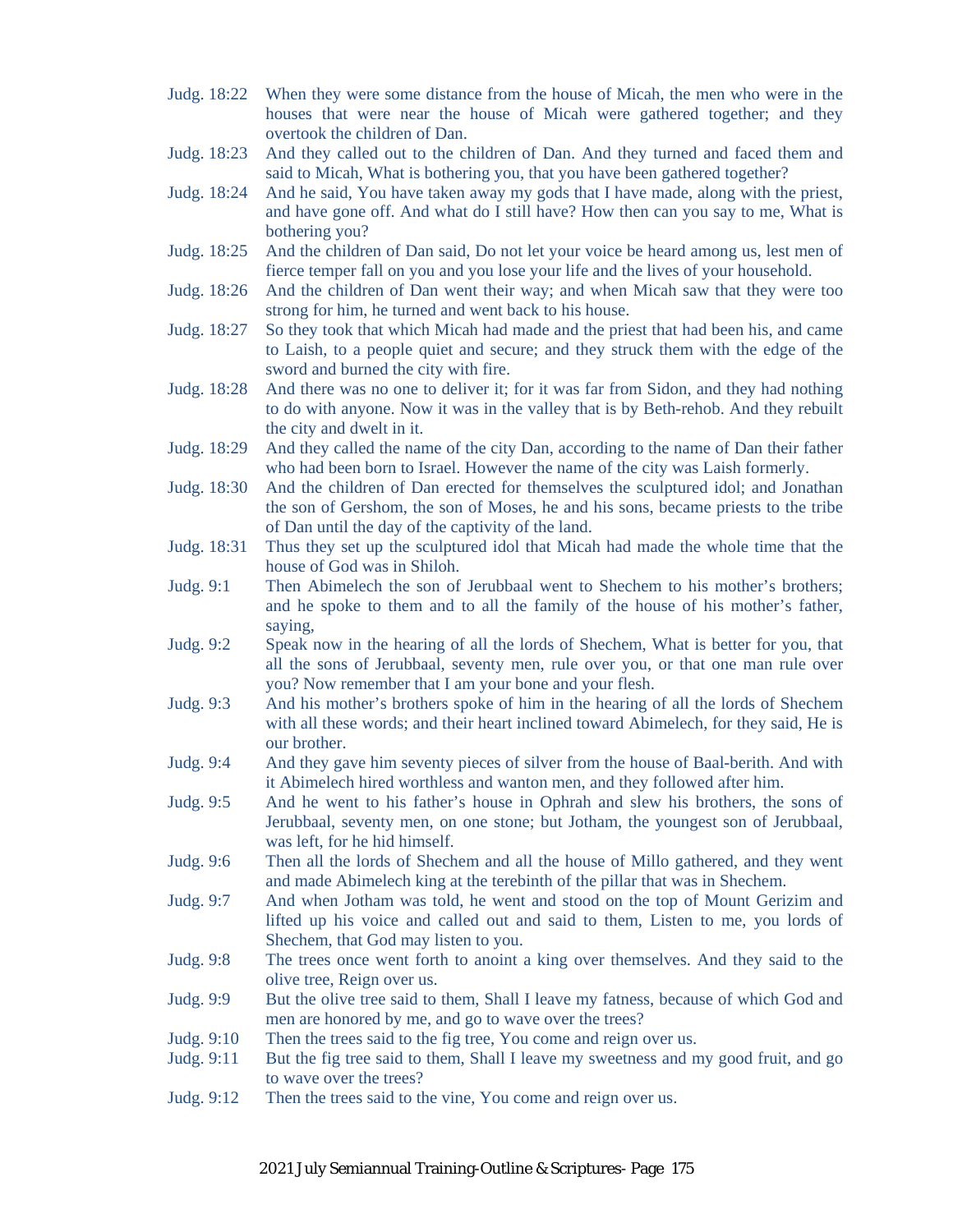- Judg. 9:13 But the vine said to them, Shall I leave my new wine, which cheers God and men, and go to wave over the trees?
- Judg. 9:14 So all the trees said to the bramble, You come and reign over us.
- Judg. 9:15 And the bramble said to the trees, If you are truly anointing me as king over you, come and take refuge under my shade; but if not, may fire come forth from the bramble and devour the cedars of Lebanon!
- Judg. 9:16 Now therefore if you have dealt truly and with integrity in making Abimelech king, and if you have dealt in a good way toward Jerubbaal and toward his house, and if you have dealt with him as his hands have deserved—
- Judg. 9:17 (For my father fought for you and risked his life, and he delivered you from the hand of Midian.
- Judg. 9:18 But you have risen up today against the house of my father and have slain his sons, seventy men, on one stone; and you have made Abimelech the son of his female servant king over the lords of Shechem, for he is your brother.)
- Judg. 9:19 Now if you have dealt truly and with integrity toward Jerubbaal and toward his house today, then rejoice in Abimelech, and let him also rejoice in you.
- Judg. 9:20 But if not, may fire come forth from Abimelech and devour the lords of Shechem and the house of Millo, and may fire come forth from the lords of Shechem and the house of Millo and devour Abimelech!
- Judg. 9:21 And Jotham ran off and fled, and he came to Beer and remained there because of Abimelech his brother.
- Judg. 9:22 And Abimelech was prince over Israel three years.
- Judg. 9:23 And God sent an evil spirit between Abimelech and the lords of Shechem, and the lords of Shechem dealt treacherously with Abimelech,
- Judg. 9:24 So that the violence done to the seventy sons of Jerubbaal might be avenged and so that their blood might be put upon Abimelech their brother, who slew them, and upon the lords of Shechem, who strengthened his hands to slay his brothers.
- Judg. 9:25 And the lords of Shechem set men in ambush for him on the tops of the mountains, and they robbed everyone who passed by them on the way; and Abimelech was told.
- Judg. 9:26 And Gaal the son of Ebed came with his brothers and went over to Shechem, and the lords of Shechem put their trust in him.
- Judg. 9:27 And they went out into the field and gathered the grapes of their vineyards and trod them, and had a festival. And they went to the house of their god and ate and drank, and they cursed Abimelech.
- Judg. 9:28 And Gaal the son of Ebed said, Who is Abimelech and who are we of Shechem, that we should serve him? Is he not the son of Jerubbaal, and is not Zebul his officer? Serve the men of Hamor, the father of Shechem; but why should we serve this man?
- Judg. 9:29 But, oh, that this people were put in my hand; then I would remove Abimelech. And he said of Abimelech, Increase your army and come out!
- Judg. 9:30 When Zebul the ruler of the city heard the words of Gaal the son of Ebed, his anger burned.
- Judg. 9:31 And he sent messengers to Abimelech in Tormah, saying, Gaal the son of Ebed and his brothers have now come to Shechem, and now they are stirring up the city against you.
- Judg. 9:32 And now rise up at night, you and the people with you, and wait in ambush in the field;
- Judg. 9:33 And in the morning, as soon as the sun rises, you shall rise up early and rush on the city. And right when he and the people with him come out against you, you shall do with him as you find occasion.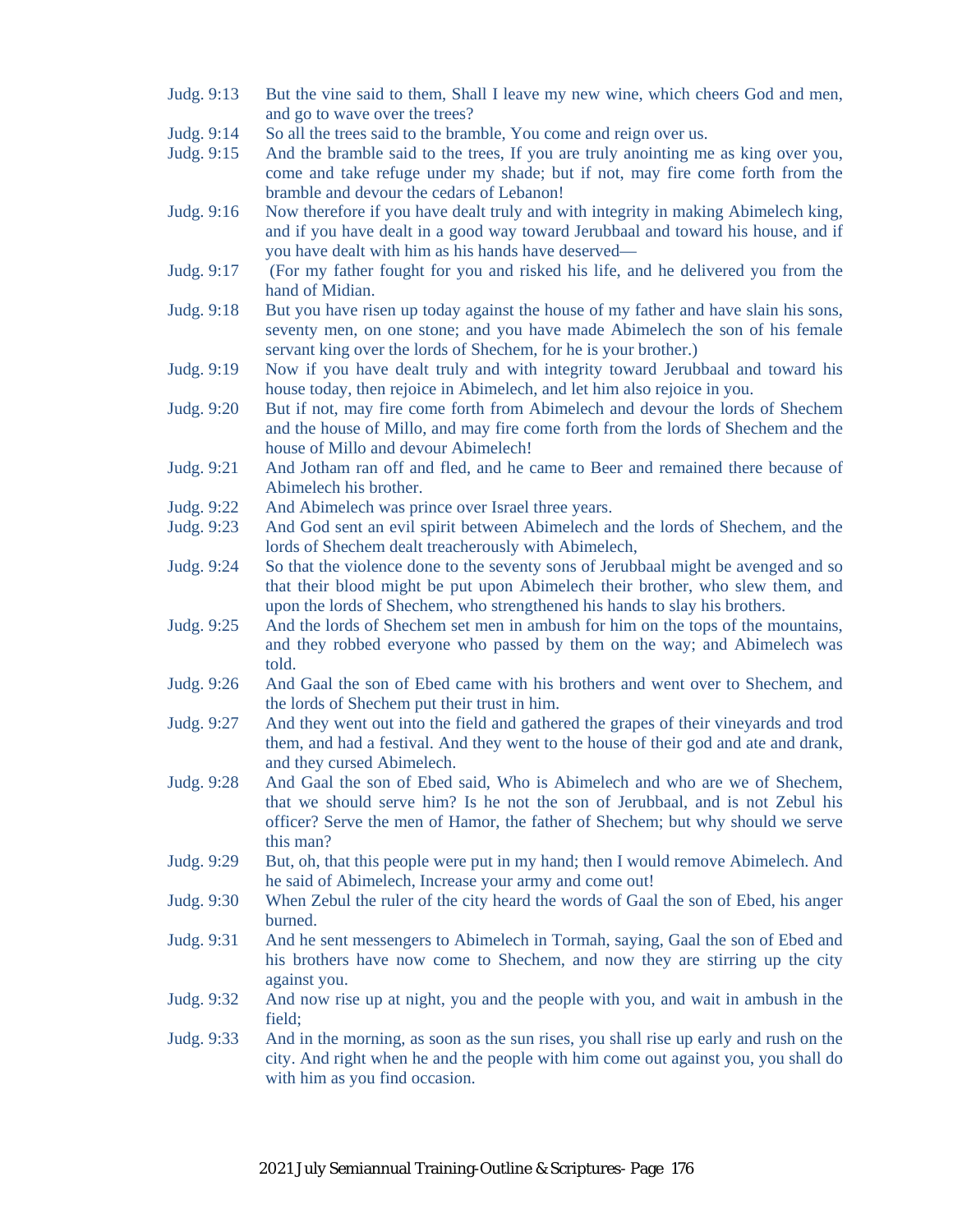- Judg. 9:34 And Abimelech and all the people with him rose up at night and waited in ambush against Shechem in four companies.
- Judg. 9:35 And Gaal the son of Ebed went out and stood in the entrance of the gate of the city. And Abimelech and the people with him rose up from the ambush.
- Judg. 9:36 And when Gaal saw the people, he said to Zebul, Look, people are coming down from the tops of the mountains. But Zebul said to him, You are seeing the shadow of the mountains as though they were men.
- Judg. 9:37 And Gaal spoke again and said, Look, people are coming down from the height of the land, and one company is coming by the way of the terebinth of Meonenim.
- Judg. 9:38 Then Zebul said to him, Where is your boast now, that you said, Who is Abimelech that we should serve him? Is not this the people that you despised? Go out now, and fight them.
- Judg. 9:39 So Gaal went out before the lords of Shechem and fought with Abimelech.
- Judg. 9:40 And Abimelech pursued him, and Gaal fled from before him. And many wounded fell, up to the entrance of the gate.
- Judg. 9:41 And Abimelech dwelt in Arumah. And Zebul drove out Gaal and his brothers, so that they could not dwell in Shechem.
- Judg. 9:42 Then on the next day the people went out into the field, and Abimelech was told.
- Judg. 9:43 And he took his people and divided them into three companies, and he waited in ambush in the field. And he looked, and there were the people coming out of the city. And he rose up against them and struck them.
- Judg. 9:44 And Abimelech and the companies that were with him rushed forward and stood at the entrance of the gate of the city, and two companies rushed upon all those who were in the field and struck them.
- Judg. 9:45 And Abimelech fought against the city all that day. And he took the city, and the people who were in it he slew; and he tore down the city and sowed it with salt.
- Judg. 9:46 And when all the lords of the tower of Shechem heard of it, they went to the stronghold of the house of El-berith.
- Judg. 9:47 And Abimelech was told that all the lords of the tower of Shechem had gathered together.
- Judg. 9:48 And Abimelech went up to Mount Zalmon, he and all the people who were with him. And Abimelech took an ax in his hand and cut down a tree limb. And he lifted it up and put it on his shoulder, and he said to the people who were with him, What you see me doing, hurry and do as I have done.
- Judg. 9:49 So all the people also cut down each a limb. And they followed after Abimelech and set the limbs against the stronghold. And they set the stronghold on fire over them, so that all the men of the tower of Shechem also died, about a thousand men and women.
- Judg. 9:50 Then Abimelech went to Thebez; and he encamped against Thebez and took it.
- Judg. 9:51 But there was a strong tower in the middle of the city; and all the men and women and all the lords of the city fled there and shut themselves in; and they went up to the roof of the tower.
- Judg. 9:52 And Abimelech came up to the tower and fought against it. And he came near the entrance of the tower to burn it with fire.
- Judg. 9:53 And a certain woman threw an upper millstone upon Abimelech's head, and it cracked his skull.
- Judg. 9:54 Then he called immediately to the young man who bore his armor and said to him, Draw your sword and kill me; otherwise they will say concerning me, A woman slew him. And his young man pierced him through, and he died.
- Judg. 9:55 And when the men of Israel saw that Abimelech was dead, they went away, each to his own place.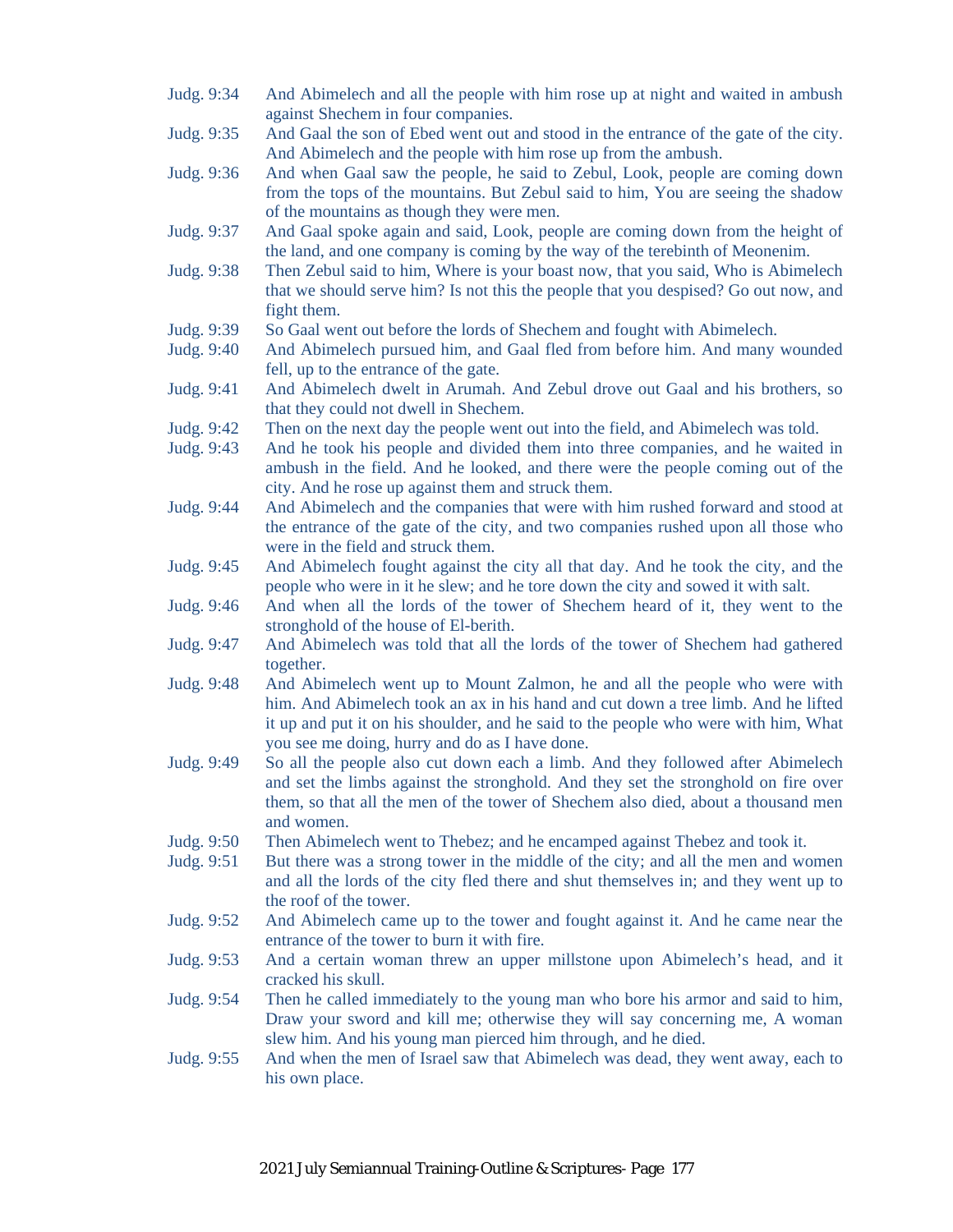Judg. 9:56 And God repaid the evil of Abimelech, which he had done to his father by slaying his seventy brothers. Judg. 9:57 And God brought all the evil of the men of Shechem back upon their own heads, and the curse of Jotham the son of Jerubbaal came upon them. Judg. 20:1 Then all the children of Israel went out; and the assembly gathered as one man unto Jehovah at Mizpah, from Dan as far as Beer-sheba, with the land of Gilead. Judg. 20:2 And the leaders of all the people, of all the tribes of Israel, presented themselves in the congregation of the people of God, four hundred thousand footmen who drew the sword. Judg. 20:3 (Now the children of Benjamin heard that the children of Israel had gone up to Mizpah.) And the children of Israel said, Tell us, How did this evil thing happen? Judg. 20:4 And the Levite, the husband of the woman who had been murdered, answered and said, I and my concubine came to Gibeah, which is in Benjamin, to spend the night. Judg. 20:5 And the men of Gibeah rose up against me and surrounded the house at night to get me. It was me that they intended to slay, but they humbled my concubine until she died. Judg. 20:6 Therefore I took hold of my concubine and cut her up and sent her throughout all the land of Israel's inheritance, for they have committed wickedness and folly in Israel. Judg. 20:7 Behold, all you children of Israel, give your advice and counsel here. Judg. 20:8 And all the people rose up as one man, saying, None of us will go to our tents, nor will any of us return to our houses. Judg. 20:9 But now this is the thing that we will do to Gibeah: we will go up against it by lot; Judg. 20:10 And we will take ten men per hundred throughout all the tribes of Israel, and a hundred per thousand, and a thousand per ten thousand, to get provisions for the people, so that when they come to Gibeah of Benjamin, they may deal with them according to all the folly which they have committed in Israel. Judg. 20:11 So all the men of Israel, knit together as one man, were gathered against the city. Judg. 20:12 And the tribes of Israel sent men throughout the tribe of Benjamin, saying, What is this evil thing that has happened among you? Judg. 20:13 Now therefore deliver up the worthless men who are in Gibeah, and we will kill them and put away evil from Israel. But the Benjaminites would not listen to the voice of their brothers, the children of Israel. Judg. 20:14 And the children of Benjamin gathered together at Gibeah from their cities to go to battle with the children of Israel. Judg. 20:15 And the children of Benjamin were numbered on that day from the cities: twentysix thousand men who drew the sword, apart from the inhabitants of Gibeah who were numbered, seven hundred choice men. Judg. 20:16 Of all these people seven hundred choice men were left-handed; all these could sling a stone at a hair and not miss. Judg. 20:17 And the men of Israel were numbered apart from Benjamin: four hundred thousand men who drew the sword; all these were men of war. Judg. 20:18 And the children of Israel rose up and went up to Bethel, and they inquired of God and said, Who will go up for us first into battle with the children of Benjamin? And Jehovah said, Judah first. Judg. 20:19 So the children of Israel rose up in the morning and encamped against Gibeah. Judg. 20:20 And the men of Israel went up into battle with Benjamin. And the men of Israel set the battle in array against them at Gibeah. Judg. 20:21 Then the children of Benjamin came forth from Gibeah and struck down to the ground on that day twenty-two thousand men in Israel. Judg. 20:22 And the people, the men of Israel, encouraged themselves and set the battle in array again in the place where they had set it in array the first day.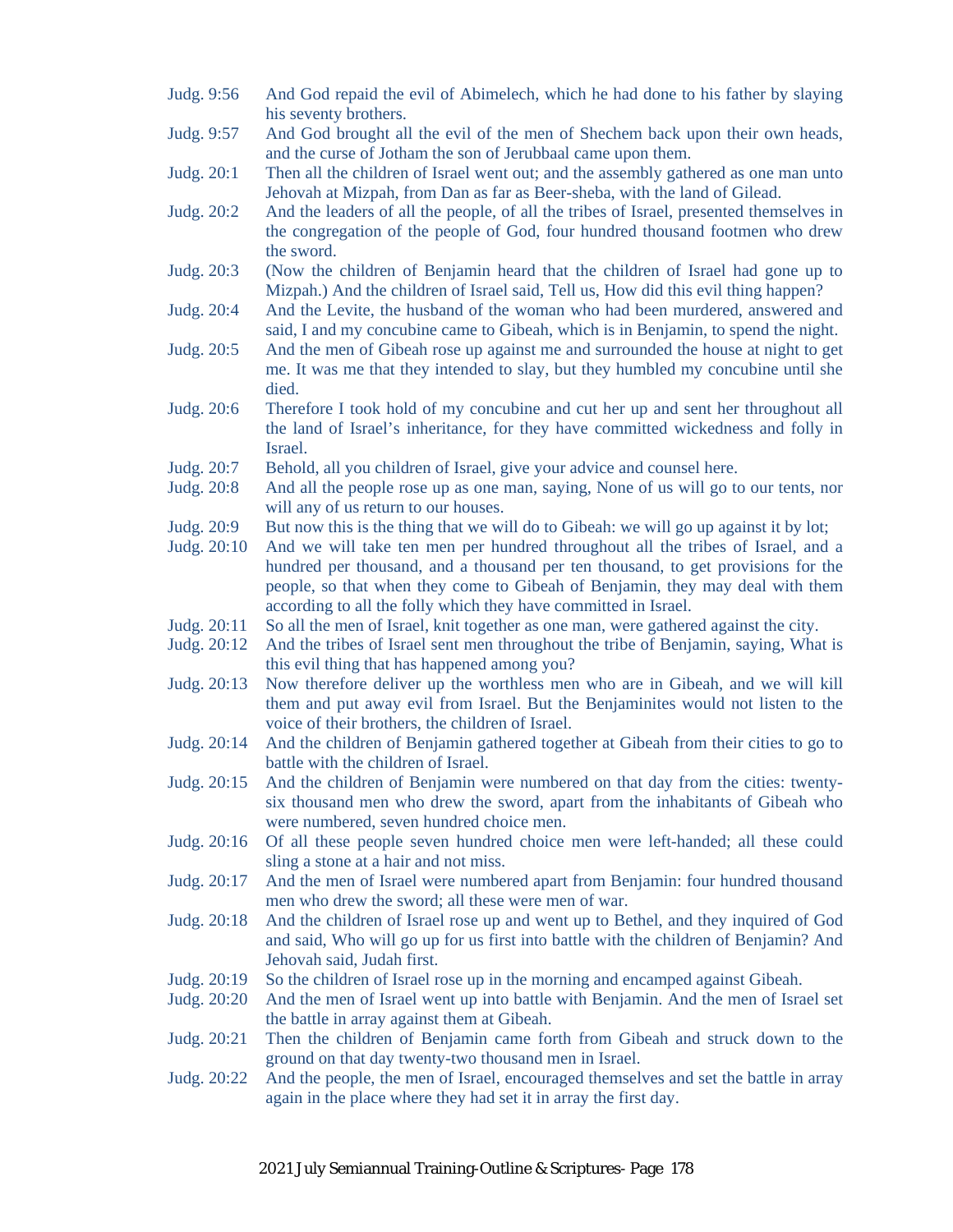- Judg. 20:23 Now the children of Israel had gone up and wept before Jehovah into the evening; and they had inquired of Jehovah, saying, Shall I again approach the battle with the children of Benjamin my brother? And Jehovah had said, Go up against him.
- Judg. 20:24 And the children of Israel drew near to the children of Benjamin on the second day.
- Judg. 20:25 And Benjamin went forth from Gibeah to meet them on the second day, and they struck down to the ground another eighteen thousand men among the children of Israel; all of these were ones who drew the sword.
- Judg. 20:26 Then all the children of Israel and all the people went up and came to Bethel. And they wept and sat there before Jehovah, and they fasted on that day until evening; and they offered burnt offerings and peace offerings before Jehovah.
- Judg. 20:27 And the children of Israel inquired of Jehovah (for the Ark of the Covenant of God was there in those days;
- Judg. 20:28 And Phinehas the son of Eleazar, the son of Aaron, stood before it in those days), saying, Shall I again go out into battle with the children of Benjamin my brother, or shall I cease? And Jehovah said, Go up, for tomorrow I will deliver them into your hand.
- Judg. 20:29 And Israel set men in ambush all around Gibeah.
- Judg. 20:30 And the children of Israel went up against the children of Benjamin on the third day and set themselves in array against Gibeah as at other times.
- Judg. 20:31 And the children of Benjamin went out to meet the people; they were drawn away from the city. And they began to strike some of the people, about thirty men of Israel, slaying them as at other times, on the highways which lead into the open field, one of which goes up to Bethel and the other to Gibeah.
- Judg. 20:32 And the children of Benjamin said, They are stricken down before us as they were at first. And the children of Israel said, Let us flee and draw them away from the city to the highways.
- Judg. 20:33 Then all the men of Israel rose up from their places and set themselves in array at Baal-tamar; and Israel's ambush left their place at Maareh-geba.
- Judg. 20:34 And ten thousand chosen men out of all Israel came against Gibeah. And the battle was fierce, but the children of Benjamin did not know that disaster was very near to them.
- Judg. 20:35 And Jehovah struck down Benjamin before Israel; and the children of Israel destroyed twenty-five thousand one hundred men of Benjamin that day; all these were ones who drew the sword.
- Judg. 20:36 And the children of Benjamin saw that they were stricken down. Now the men of Israel had given ground to Benjamin, for they trusted in the ambush that they had set against Gibeah.
- Judg. 20:37 And the ambush hurried and rushed against Gibeah; and the ambush proceeded and struck the whole city with the edge of the sword.
- Judg. 20:38 And the appointed sign between the men of Israel and the ambush was that they would make a great cloud of smoke rise up from the city,
- Judg. 20:39 And the men of Israel turned into the battle, and Benjamin had begun to strike, killing about thirty men among the men of Israel; for they said, They are certainly stricken down before us as in the first battle.
- Judg. 20:40 But when the cloud began to go up from the city like a pillar of smoke, the Benjaminites looked behind them, and there was the whole city, going up in smoke to heaven.
- Judg. 20:41 And the men of Israel turned; and the men of Benjamin were dismayed, for they saw that disaster was very near to them.
- Judg. 20:42 Then they turned before the men of Israel into the way of the wilderness; but the battle overtook them, and those from the cities struck them down in between.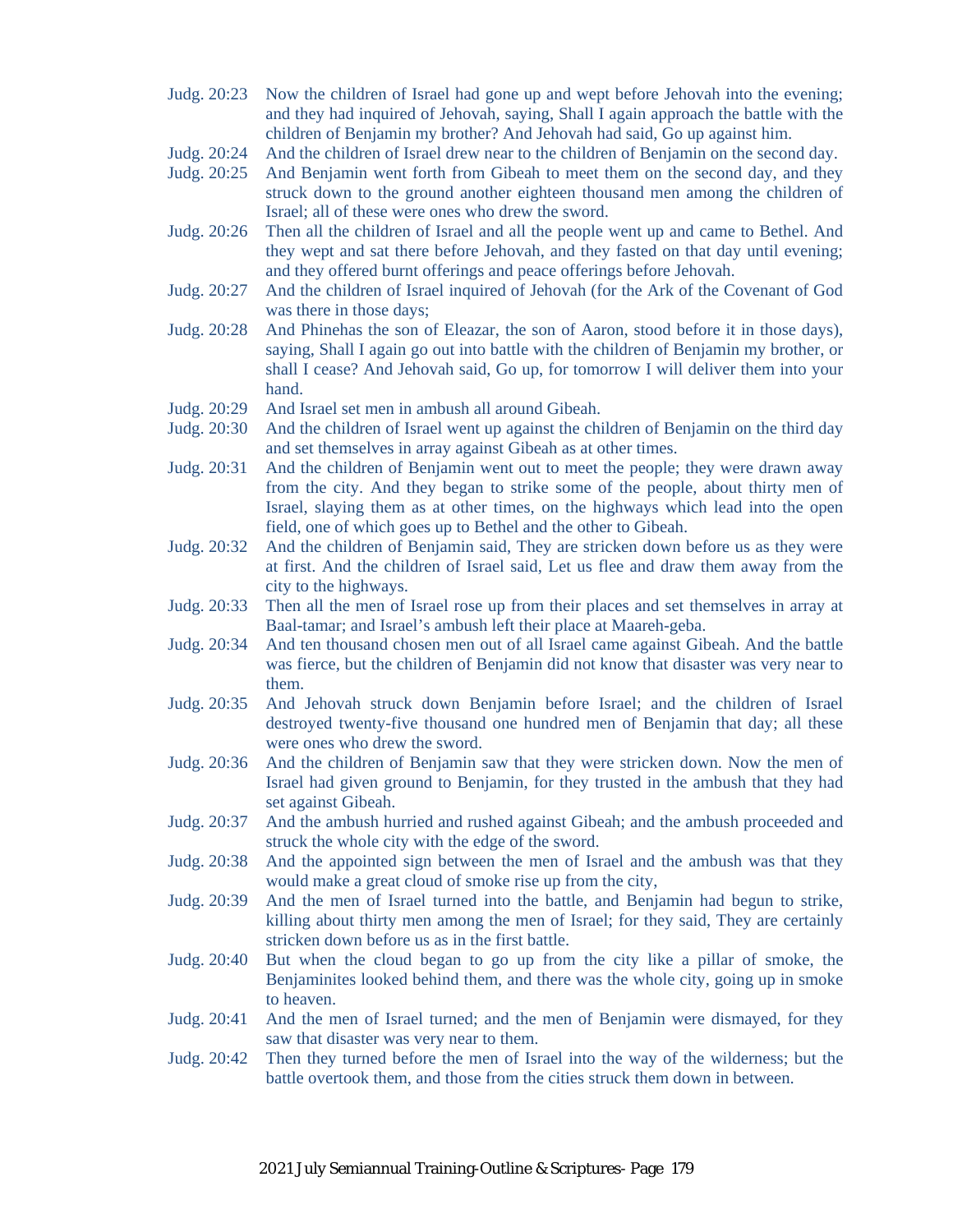- Judg. 20:43 They surrounded the Benjaminites, chased them, and trampled them at the resting place, as far as over against Gibeah toward the rising of the sun.
- Judg. 20:44 And eighteen thousand men of Benjamin fell; all of these were men of valor.
- Judg. 20:45 And they turned and fled into the wilderness to the rock of Rimmon, but the men of Israel gleaned five thousand of them in the highways; and they pursued after them as far as Gidom and struck two thousand of them.
- Judg. 20:46 So all who fell of Benjamin on that day were twenty-five thousand men who drew the sword; all of these were men of valor.
- Judg. 20:47 But six hundred men turned and fled into the wilderness to the rock of Rimmon, and they dwelt at the rock of Rimmon four months.
- Judg. 20:48 And the men of Israel returned to the children of Benjamin and struck them with the edge of the sword, both the entire city with the cattle and all that was found there; moreover all the cities that were found they set on fire.
- Judg. 21:1 Now the men of Israel swore in Mizpah, saying, None of us shall give his daughter to a Benjaminite as a wife.
- Judg. 21:2 And the people came to Bethel and sat there before God until evening, and they lifted up their voice and wept greatly.
- Judg. 21:3 And they said, Why, O Jehovah God of Israel, has this happened in Israel, that there is one tribe missing in Israel today?
- Judg. 21:4 And in the morning the people rose early and built an altar there, and they offered burnt offerings and peace offerings.
- Judg. 21:5 And the children of Israel said, Who did not come up into the congregation to Jehovah from all the tribes of Israel? For they had made a great oath concerning anyone who did not come up to Jehovah at Mizpah, saying, He shall surely be put to death.
- Judg. 21:6 And the children of Israel were grieved concerning Benjamin their brother, and they said, Today a tribe has been cut down from Israel.
- Judg. 21:7 What shall we do about wives for those who remain, since we have sworn by Jehovah not to give them any of our daughters as wives?
- Judg. 21:8 And they said, Is there anyone from the tribes of Israel who did not come to Jehovah at Mizpah? Now there was no one from Jabesh-gilead who had come to the congregation at the camp.
- Judg. 21:9 For when the people were numbered, there was no one from among the inhabitants of Jabesh-gilead there.
- Judg. 21:10 So the assembly sent twelve thousand of the valiant there and commanded them, saying, Go and strike the inhabitants of Jabesh-gilead with the edge of the sword, including women and children.
- Judg. 21:11 And this is the thing that you shall do: Every male and every woman who has lain with a male you shall utterly destroy.
- Judg. 21:12 And they found among the inhabitants of Jabesh-gilead four hundred young virgins, who had not known men by lying with a male; and they brought them to the camp at Shiloh, which was in the land of Canaan.
- Judg. 21:13 And the whole assembly sent men and spoke to the children of Benjamin, who were at the rock of Rimmon; and they proclaimed peace to them.
- Judg. 21:14 And the Benjaminites returned at that time. And they gave them the women who had been kept alive from among the women of Jabesh-gilead; but there were not enough for them.
- Judg. 21:15 And the people were grieved concerning Benjamin, for Jehovah had made a breach among the tribes of Israel.
- Judg. 21:16 So the elders of the assembly said, What shall we do about wives for those who remain, since the women are destroyed from Benjamin?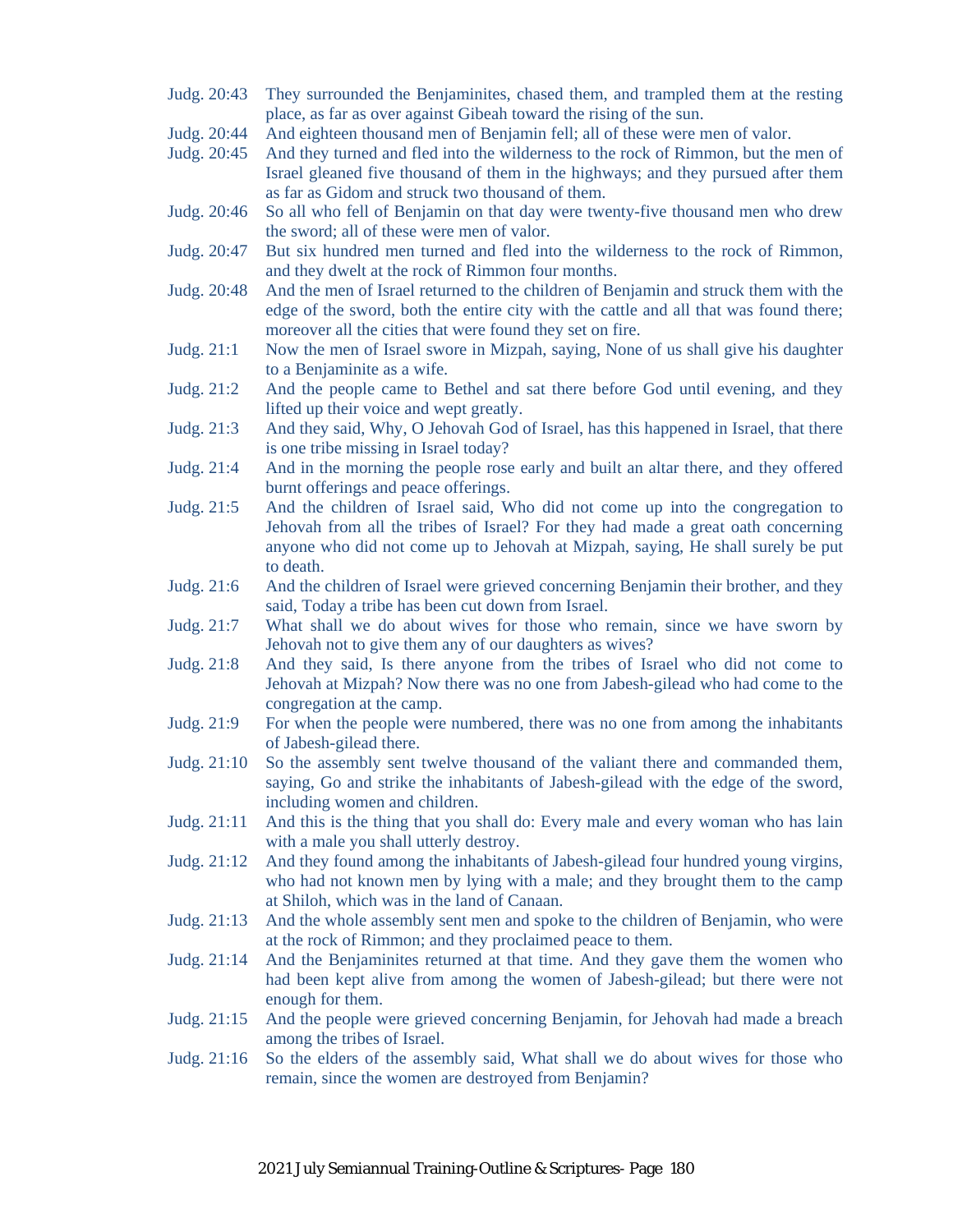- Judg. 21:17 And they said, There should be some possession for those of Benjamin who have escaped, that no tribe would be blotted out of Israel.
- Judg. 21:18 But we cannot give them any of our daughters as wives. For the children of Israel had sworn, saying, Cursed is he who gives a wife to Benjamin.
- Judg. 21:19 And they said, Behold, there is a feast of Jehovah each year in Shiloh (which is north of Bethel, on the east of the highway that goes up from Bethel to Shechem, and south of Lebonah).
- Judg. 21:20 And they commanded the children of Benjamin, saying, Go and lie in wait in the vineyards;
- Judg. 21:21 And immediately when you see the daughters of Shiloh coming out to dance in the dances, come out of the vineyards, and each of you shall catch his wife from the daughters of Shiloh; then go into the land of Benjamin.
- Judg. 21:22 And when their fathers or brothers come to complain to us, we will say to them, Give them to us as a gift, for we did not take a wife in battle for each man, nor did you give them to them and thereby incur guilt for yourselves now.
- Judg. 21:23 And the children of Benjamin did so and took wives, whom they carried off, according to their number from those who danced. And they went and returned to their inheritance, and they rebuilt the cities and dwelt in them.
- Judg. 21:24 And the children of Israel departed from there at that time, each man to his tribe and to his family; and they went forth from there, each man to his inheritance.
- Judg. 21:25 In those days there was no king in Israel; everyone did what was right in his own eyes.
- Judg. 19:1 Now in those days, when there was no king in Israel, there was a certain Levite dwelling in the far end of the hill country of Ephraim. And he took for himself a concubine from Bethlehem in Judah.
- Judg. 19:2 But his concubine went about as a harlot, and she departed from him to her father's house, to Bethlehem in Judah; and she was there for a period of four months.
- Judg. 19:3 Then her husband rose up and came after her to speak to her affectionately and to bring her back, bringing with him his young man and a pair of donkeys. And she brought him into her father's house; and when the father of the young woman saw him, he rejoiced to see him.
- Judg. 19:4 And his father-in-law, the father of the young woman, detained him; and he stayed with him three days. So they ate and drank, and they spent the night there.
- Judg. 19:5 And on the fourth day, they rose up early in the morning and got up to go. But the father of the young woman said to his son-in-law, Sustain yourself with a morsel of bread, and afterward you can go.
- Judg. 19:6 So they sat down, and the two of them ate and drank together. And the father of the young woman said to the man, Will you not, I beg you, stay overnight and let your heart be merry?
- Judg. 19:7 And the man got up to go; but his father-in-law urged him, and he spent the night there again.
- Judg. 19:8 Then on the fifth day he rose up early in the morning to go; but the father of the young woman said, Sustain yourself, I beg you, and linger until the day has declined. So the two of them ate.
- Judg. 19:9 And when the man got up to go, with his concubine and his young man, his fatherin-law, the father of the young woman, said to him, Look now, the day is waning toward evening; spend the night, I beg you. Look, the day is drawing to a close. Spend the night here, and let your heart be merry; then rise up early tomorrow for your journey and go home.
- Judg. 19:10 But the man did not want to spend the night, so he rose up and left. And he arrived at Jebus (that is, Jerusalem); and with him were a couple of saddled donkeys, and his concubine was with him.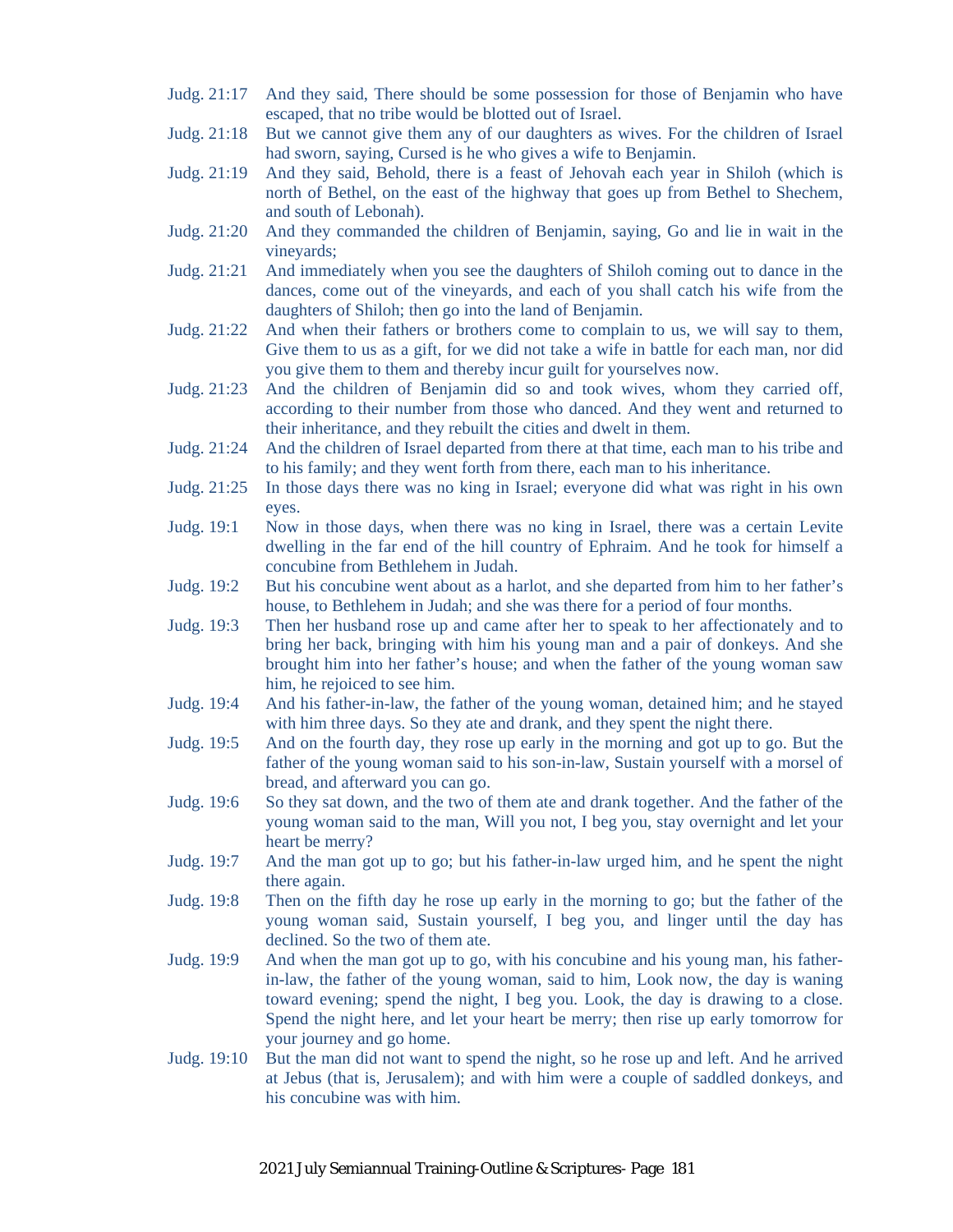- Judg. 19:11 And when they were at Jebus, the day was far spent; and the young man said to his master, Come now, and let us turn aside toward this city of the Jebusites and spend the night in it.
- Judg. 19:12 And his master said to him, We will not turn aside toward a city of foreigners, who are not of the children of Israel; we will pass over to Gibeah.
- Judg. 19:13 And he said to his young man, Come and let us approach one of these places; and we will spend the night in Gibeah or Ramah.
- Judg. 19:14 And they passed on and went further; and the sun went down on them near Gibeah, which belongs to Benjamin.
- Judg. 19:15 And they turned aside there to go in and spend the night in Gibeah. And he went into the city and sat in the square of the city, but no one took them into his house to lodge them.
- Judg. 19:16 Then in the evening there came an old man out of the field from his work. Now the man was from the hill country of Ephraim, and he was a sojourner in Gibeah. And the men of that place were Benjaminites.
- Judg. 19:17 And he lifted up his eyes and saw the wayfarer in the square of the city. And the old man said, Where are you traveling to, and where have you come from?
- Judg. 19:18 And he said to him, We are passing from Bethlehem in Judah to the far end of the hill country of Ephraim. I am from there, and I went to Bethlehem in Judah; and I am going to my house, and no one takes me into his house.
- Judg. 19:19 There are both straw and fodder for our donkeys, and bread and wine also for myself and your female servant and the young man who is with your servants; there is no need of anything.
- Judg. 19:20 And the old man said, Peace be with you. Just let all your needs come upon me; just do not spend the night in the square.
- Judg. 19:21 And he brought him to his house and gave his donkeys fodder; and they washed their feet, and ate and drank.
- Judg. 19:22 And while they were making their hearts merry, the men of the city, worthless men, surrounded the house, beating on the door. And they spoke to the master of the house, the old man, saying, Bring out the man who went into your house that we may know him.
- Judg. 19:23 And the master of the house came out to them and said to them, No, my brothers; do not do this evil thing, I beg you. Since this man has come into my house, do not commit this folly.
- Judg. 19:24 Here is my virgin daughter and his concubine. Let me bring them out, I beg you; and humble them and do to them what seems good in your sight. But to this man do not do such folly.
- Judg. 19:25 But the men did not want to listen to him; so the man took hold of his concubine and brought her out to them; and they knew her. And they abused her all night long until morning; and they let her go when the dawn broke.
- Judg. 19:26 And in the early morning the woman came and fell at the entrance of the man's house, where her lord had been until it was light.
- Judg. 19:27 And her lord rose up in the morning and opened the doors of the house, and he went out to go on his way. And there was his concubine, fallen at the entrance of the house with her hands upon the threshold.
- Judg. 19:28 And he said to her, Get up, and let us go. But there was no answer. And he put her upon the donkey; and the man rose up and went to his place.
- Judg. 19:29 And when he came to his house, he took a knife and laid hold of his concubine and cut her up limb by limb into twelve pieces; and he sent her throughout all the territory of Israel.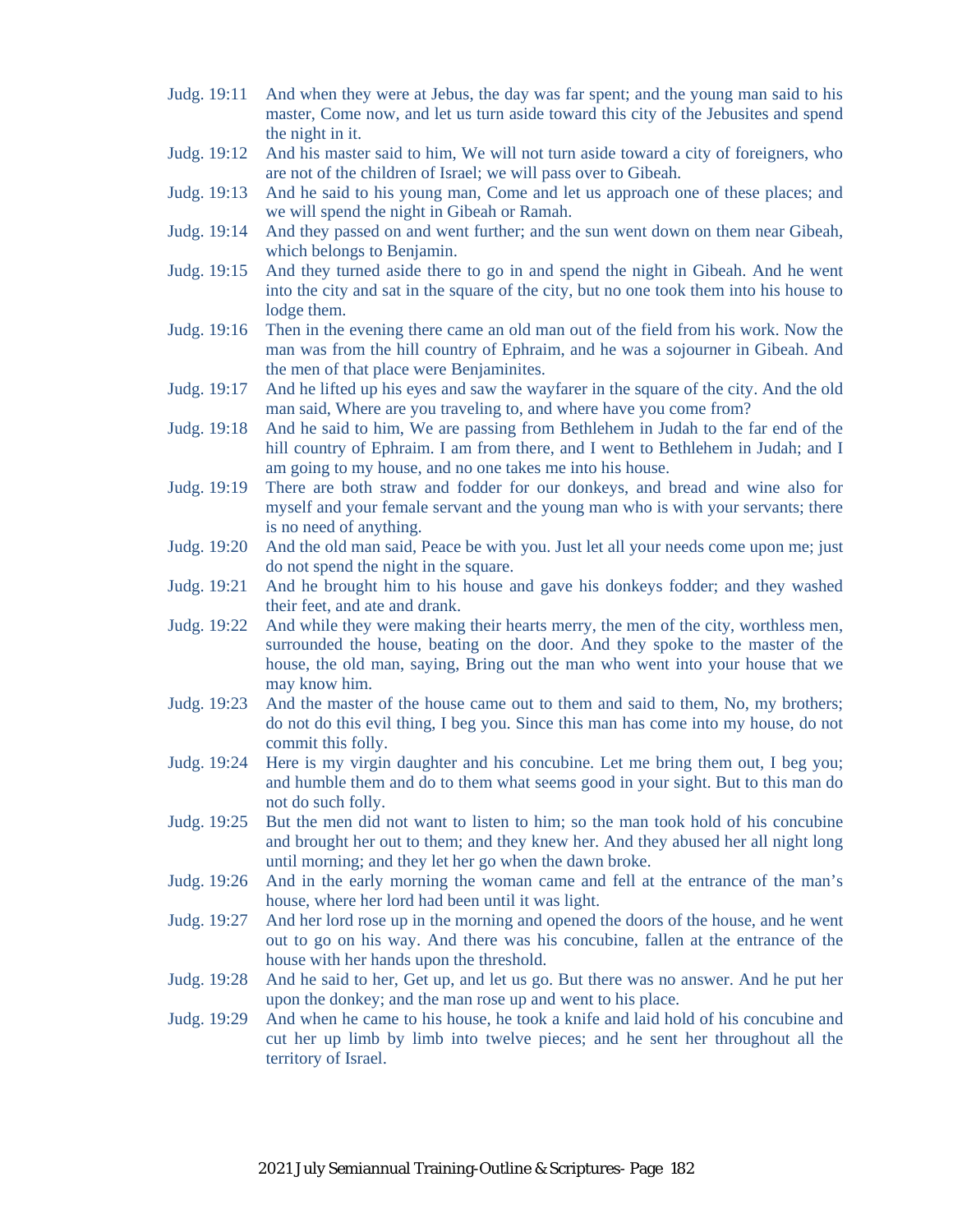Judg. 19:30 And when everyone saw this, they said, No such thing has ever happened or been seen since the day the children of Israel went up out of the land of Egypt until this day. Consider it, and take counsel and speak.

### **II. "In those days there was no king in Israel; everyone did what was right in his own eyes"—21:25:**

Judg. 21:25 In those days there was no king in Israel; everyone did what was right in his own eyes.

- A. When the people of Israel said that there was no king among them, this meant that they had annulled God and His status and did not recognize God's kingship—17:6; 18:1; 19:1.
	- Judg. 17:6 In those days there was no king in Israel; everyone did that which was right in his own eyes.
	- Judg. 18:1 In those days there was no king in Israel; and in those days the tribe of the Danites sought for themselves an inheritance to dwell in, for unto that day the lot had not fallen for them on an inheritance among the tribes of Israel.
	- Judg. 19:1 Now in those days, when there was no king in Israel, there was a certain Levite dwelling in the far end of the hill country of Ephraim. And he took for himself a concubine from Bethlehem in Judah.
- B. Although God's tabernacle was at Shiloh and the high priest had the Urim and Thummim, there was no government, no administration, in Israel because Israel had annulled God and His status as their King, and thus, there was no expression of God in Judges—18:31; Exo. 28:30, footnote 1.
	- Judg. 18:31 Thus they set up the sculptured idol that Micah had made the whole time that the house of God was in Shiloh.
	- Exo. 28:30 And you shall put in the breastplate of judgment<sup>1</sup> the Urim and the Thummim; and they shall be on Aaron's heart when he goes in before Jehovah, and Aaron shall bear the judgment of the children of Israel on his heart before Jehovah continually.
	- Exo. 28:30 footnote 1: After the Urim and the Thummim were put into it, the breastplate became not only a memorial but also a breastplate of judgment. Here and in Deut. 33:8 and 10, God's judgments, referring to God's law with its verdicts and judgments (see note  $6<sup>4</sup>$  in Luke 1), are related to the Urim and the Thummim. According to the Old Testament, the Urim and the Thummim added to the breastplate were a means for God to speak to His people to indicate to them His leading (see references in 30a). God's leading through the breastplate always involved a judgment. God's law includes His judgments, and these judgments become God's leading. In spiritual experience, in order to know God's leading we must judge whatever is of the flesh, the self, the old man, and the world. In Rom. 8:14 the leading of the Spirit, as the reality of God's leading through the breastplate, issues from, and is the totality of, all the judgments in vv. 1-13 of that chapter (see note  $14^1$  there).

The fact that God's speaking as His leading was through the breastplate signifies that God makes His leading known to His people through the church. The Lord's speaking through the breastplate with the Urim and the Thummim required the making of the breastplate with the twelve precious stones engraved with the names of the children of Israel and the bearing of the breastplate on the heart of the high priest. In the same principle, God's speaking today through the church with Christ as the Illuminator (Urim) and Perfecter (Thummim) requires the building up of the church with the believers as transformed, transparent precious stones who have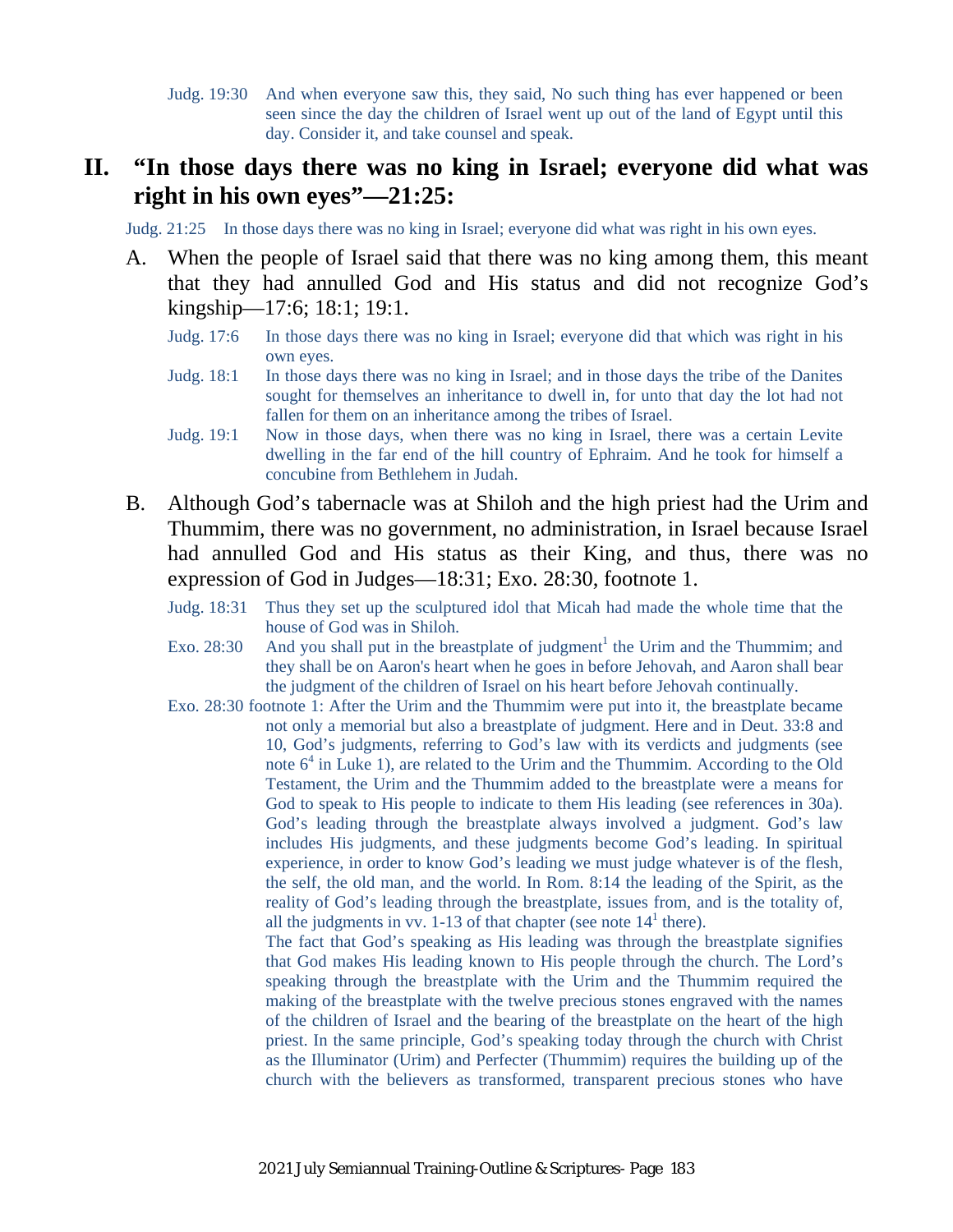been inscribed with Christ as the letters of the spiritual alphabet (2 Cor. 3:3) and the bearing of the church on the hearts of the leading ones.

- C. Because there was no king in Israel during the time of the judges, the children of Israel did what was right in their own eyes, and as a result they became rotten and corrupted—Judg. 17:6; 18:1; 19:1; 21:25:
	- Judg. 17:6 In those days there was no king in Israel; everyone did that which was right in his own eyes.
	- Judg. 18:1 In those days there was no king in Israel; and in those days the tribe of the Danites sought for themselves an inheritance to dwell in, for unto that day the lot had not fallen for them on an inheritance among the tribes of Israel.
	- Judg. 19:1 Now in those days, when there was no king in Israel, there was a certain Levite dwelling in the far end of the hill country of Ephraim. And he took for himself a concubine from Bethlehem in Judah.
	- Judg. 21:25 In those days there was no king in Israel; everyone did what was right in his own eyes.
	- 1.Moses told the people of Israel that when they entered the good land, they should not do things that were right in their own eyes but not right in the eyes of God— Deut. 12:8-14.
		- Deut. 12:8 You shall not do according to all that we do here today, each man doing all that is right in his own eyes;
		- Deut. 12:9 For until now you have not come to the rest and to the inheritance that Jehovah your God is giving you.
		- Deut. 12:10 But when you cross over the Jordan and dwell in the land which Jehovah your God is giving you as an inheritance, and when He gives you rest from all your enemies surrounding you so that you dwell securely;
		- Deut. 12:11 Then to the place where Jehovah your God will choose to cause His name to dwell, there you shall bring all that I am commanding you, your burnt offerings and your sacrifices, your tithes and the heave offering of your hand and all your choice vows which you vow to Jehovah.
		- Deut. 12:12 And you shall rejoice before Jehovah your God, you and your sons and daughters, and your male servants and female servants, and the Levite who is within your gates, for he has no portion nor inheritance with you.
		- Deut. 12:13 Be careful that you do not offer up your burnt offerings in every place that you see;
		- Deut. 12:14 But in the place which Jehovah will choose in one of your tribes, there you shall offer up your burnt offerings, and there you shall do all that I am commanding you.
	- 2.Satan caused the people of Israel to do what was right in their own eyes, to be lawless and godless, and to cast off God's constraint; this is revealed in Judges 17— 18; 19:1; and 21:25.
		- Judg. 17:1 Now there was a man from the hill country of Ephraim whose name was Micah.
		- Judg. 17:2 And he said to his mother, The eleven hundred pieces of silver that were taken from you, about which you uttered a curse and spoke it in my hearing—look, the silver is with me; I took it. And his mother said, Blessed of Jehovah be my son!
		- Judg. 17:3 And he returned the eleven hundred pieces of silver to his mother; and his mother said, I do consecrate the silver to Jehovah from my hand to my son to make a sculptured idol and a molten image. Now therefore I will return it to you.
		- Judg. 17:4 And when he returned the silver to his mother, his mother took two hundred pieces of silver and gave them to the founder, who made them into a sculptured idol and a molten image. And it was in the house of Micah.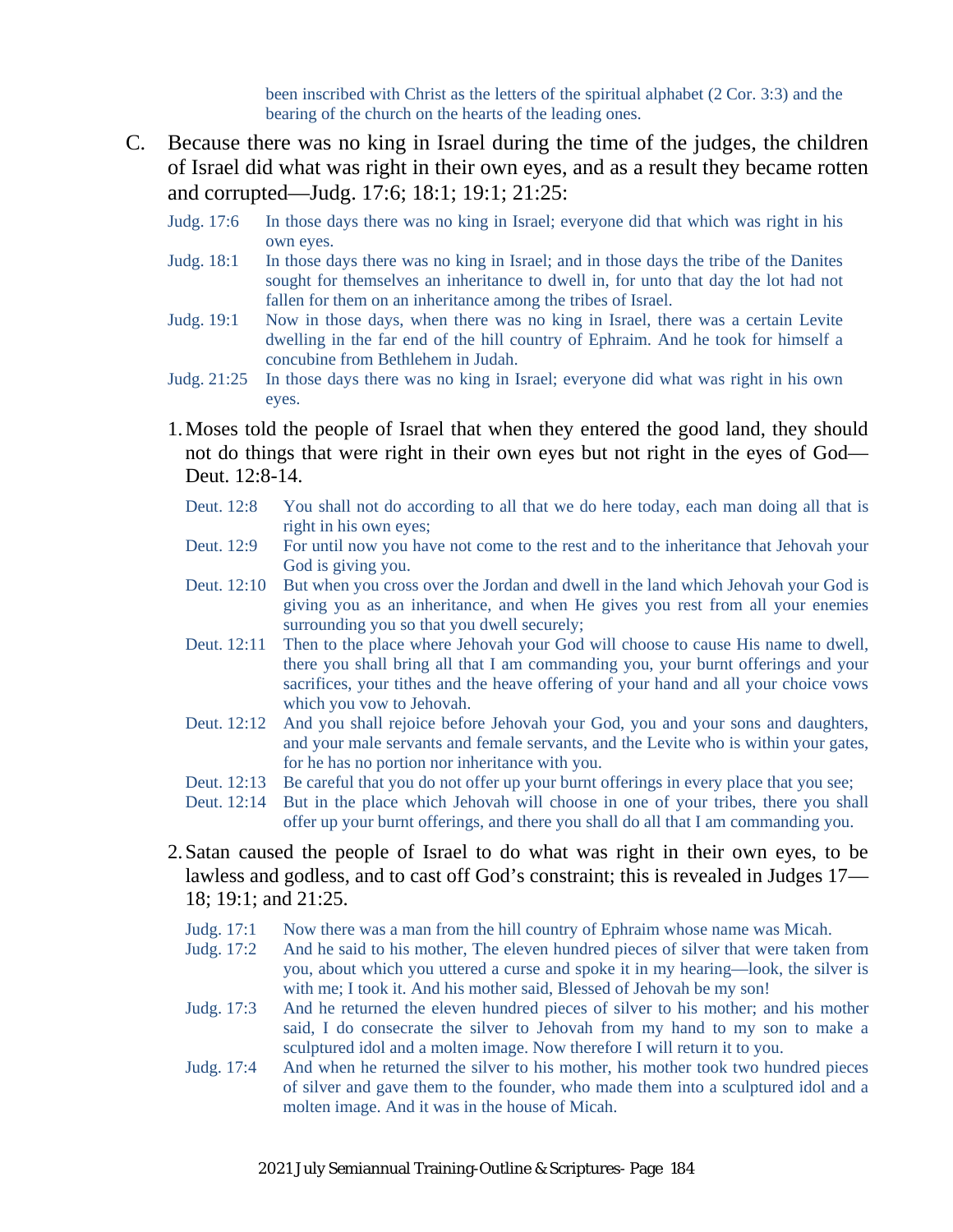- Judg. 17:5 And the man Micah had a house of gods; and he made an ephod and teraphim, and consecrated one of his sons to become his priest.
- Judg. 17:6 In those days there was no king in Israel; everyone did that which was right in his own eyes.
- Judg. 17:7 And there was a young man from Bethlehem in Judah, of the family of Judah, who was a Levite; and he was a sojourner there.
- Judg. 17:8 And the man left the city Bethlehem in Judah to dwell wherever he could find a place. And he came to the hill country of Ephraim, to the house of Micah, as he made his way.
- Judg. 17:9 And Micah said to him, Where do you come from? And he said to him, I am a Levite from Bethlehem in Judah, and I am traveling in order to dwell wherever I can find a place.
- Judg. 17:10 And Micah said to him, Stay with me, and be a father and a priest to me; and I will give you ten pieces of silver a year and an array of clothing and your food. So the Levite went with him.
- Judg. 17:11 And the Levite was content to stay with the man; and the young man was to him like one of his sons.
- Judg. 17:12 And Micah consecrated the Levite; and the young man became his priest and was in the house of Micah.
- Judg. 17:13 Then Micah said, Now I know that Jehovah will prosper me, because the Levite has become my priest.
- Judg. 18:1 In those days there was no king in Israel; and in those days the tribe of the Danites sought for themselves an inheritance to dwell in, for unto that day the lot had not fallen for them on an inheritance among the tribes of Israel.
- Judg. 18:2 So the children of Dan sent from their family five men from among all of them, men of valor, from Zorah and Eshtaol, to spy out the land and search it out. And they said to them, Go and search out the land. And they came to the hill country of Ephraim, to the house of Micah; and they lodged there.
- Judg. 18:3 When they were near the house of Micah, they recognized the voice of the young Levite man, so they turned aside there and said to him, Who brought you here? And what are you doing in this place? And what do you have here?
- Judg. 18:4 And he said to them, Such and such has Micah done for me; and he has hired me to be his priest.
- Judg. 18:5 And they said to him, Inquire now of God that we may know if our way on which we are going will be prosperous.
- Judg. 18:6 And the priest said to them, Go in peace; your way on which you are going is before Jehovah.
- Judg. 18:7 Then the five men left and came to Laish. And they saw the people who were in it, dwelling securely after the manner of the Sidonians, quiet and secure; for there was no one in the land who possessed authority and might humble them in anything; and they were far from the Sidonians and had nothing to do with anyone.
- Judg. 18:8 And they came to their brothers at Zorah and Eshtaol; and their brothers said to them, What can you say?
- Judg. 18:9 And they said, Arise; and let us go up against them. For we have seen the land, and it is very good. So do you sit still? Do not be slow about going and entering the land to possess it.
- Judg. 18:10 When you go, you will come to a secure people; and the land is very spacious. God has indeed delivered it into your hand, a place where nothing on earth is lacking there.
- Judg. 18:11 So six hundred men girded with weapons of war set out from there, from the family of Dan, from Zorah and Eshtaol.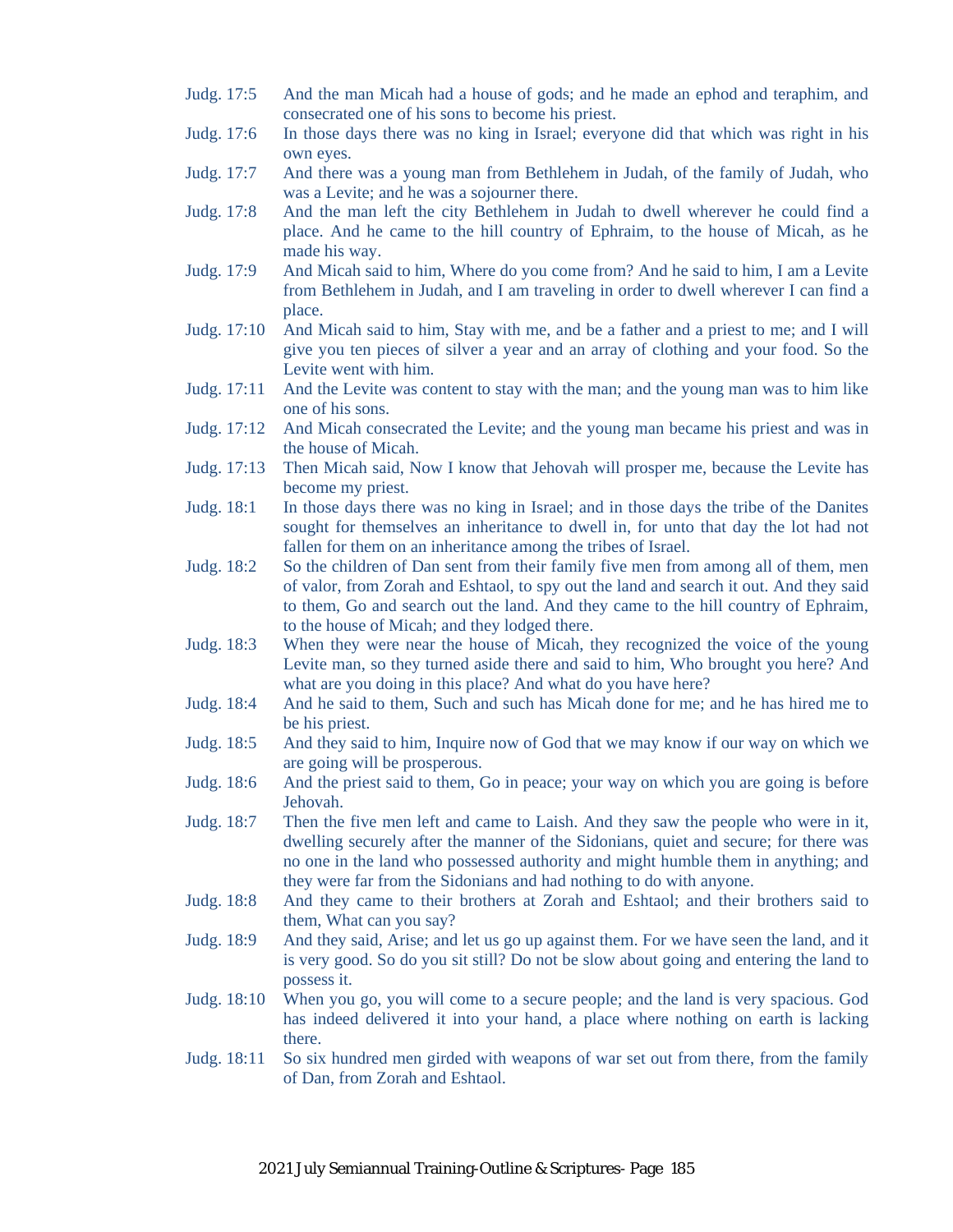- Judg. 18:12 And they went up and encamped in Kiriath-jearim in Judah. Because of this, that place is called Mahaneh-dan to this day; it is there behind Kiriath-jearim.
- Judg. 18:13 And they passed from there into the hill country of Ephraim and came to the house of Micah.
- Judg. 18:14 Then the five men who had gone to spy the land of Laish answered and said to their brothers, Do you know that in these houses there are an ephod and teraphim and a sculptured idol and a molten image? Now therefore consider what you should do.
- Judg. 18:15 And they turned aside there and came to the house of the young Levite man, the house of Micah; and they asked him concerning his welfare.
- Judg. 18:16 And the six hundred men of the children of Dan, girded with their weapons of war, stood at the entrance of the gate.
- Judg. 18:17 And the five men who had gone to spy the land went up and entered there to seize the sculptured idol and the ephod and the teraphim and the molten image. And the priest stood at the entrance of the gate with the six hundred men girded with weapons of war.
- Judg. 18:18 And when these men entered the house of Micah and seized the sculptured idol and the ephod and the teraphim and the molten image, the priest said to them, What are you doing?
- Judg. 18:19 And they said to him, Quiet down; put your hand over your mouth, and go with us and be a father and a priest to us. Is it better for you to be a priest for the house of one man or for you to be a priest for a tribe and family in Israel?
- Judg. 18:20 And the priest's heart was glad; and he took the ephod and teraphim and the sculptured idol, and went into the midst of the people.
- Judg. 18:21 And they turned and departed; and they put the little ones and the livestock and the goods before them.
- Judg. 18:22 When they were some distance from the house of Micah, the men who were in the houses that were near the house of Micah were gathered together; and they overtook the children of Dan.
- Judg. 18:23 And they called out to the children of Dan. And they turned and faced them and said to Micah, What is bothering you, that you have been gathered together?
- Judg. 18:24 And he said, You have taken away my gods that I have made, along with the priest, and have gone off. And what do I still have? How then can you say to me, What is bothering you?
- Judg. 18:25 And the children of Dan said, Do not let your voice be heard among us, lest men of fierce temper fall on you and you lose your life and the lives of your household.
- Judg. 18:26 And the children of Dan went their way; and when Micah saw that they were too strong for him, he turned and went back to his house.
- Judg. 18:27 So they took that which Micah had made and the priest that had been his, and came to Laish, to a people quiet and secure; and they struck them with the edge of the sword and burned the city with fire.
- Judg. 18:28 And there was no one to deliver it; for it was far from Sidon, and they had nothing to do with anyone. Now it was in the valley that is by Beth-rehob. And they rebuilt the city and dwelt in it.
- Judg. 18:29 And they called the name of the city Dan, according to the name of Dan their father who had been born to Israel. However the name of the city was Laish formerly.
- Judg. 18:30 And the children of Dan erected for themselves the sculptured idol; and Jonathan the son of Gershom, the son of Moses, he and his sons, became priests to the tribe of Dan until the day of the captivity of the land.
- Judg. 18:31 Thus they set up the sculptured idol that Micah had made the whole time that the house of God was in Shiloh.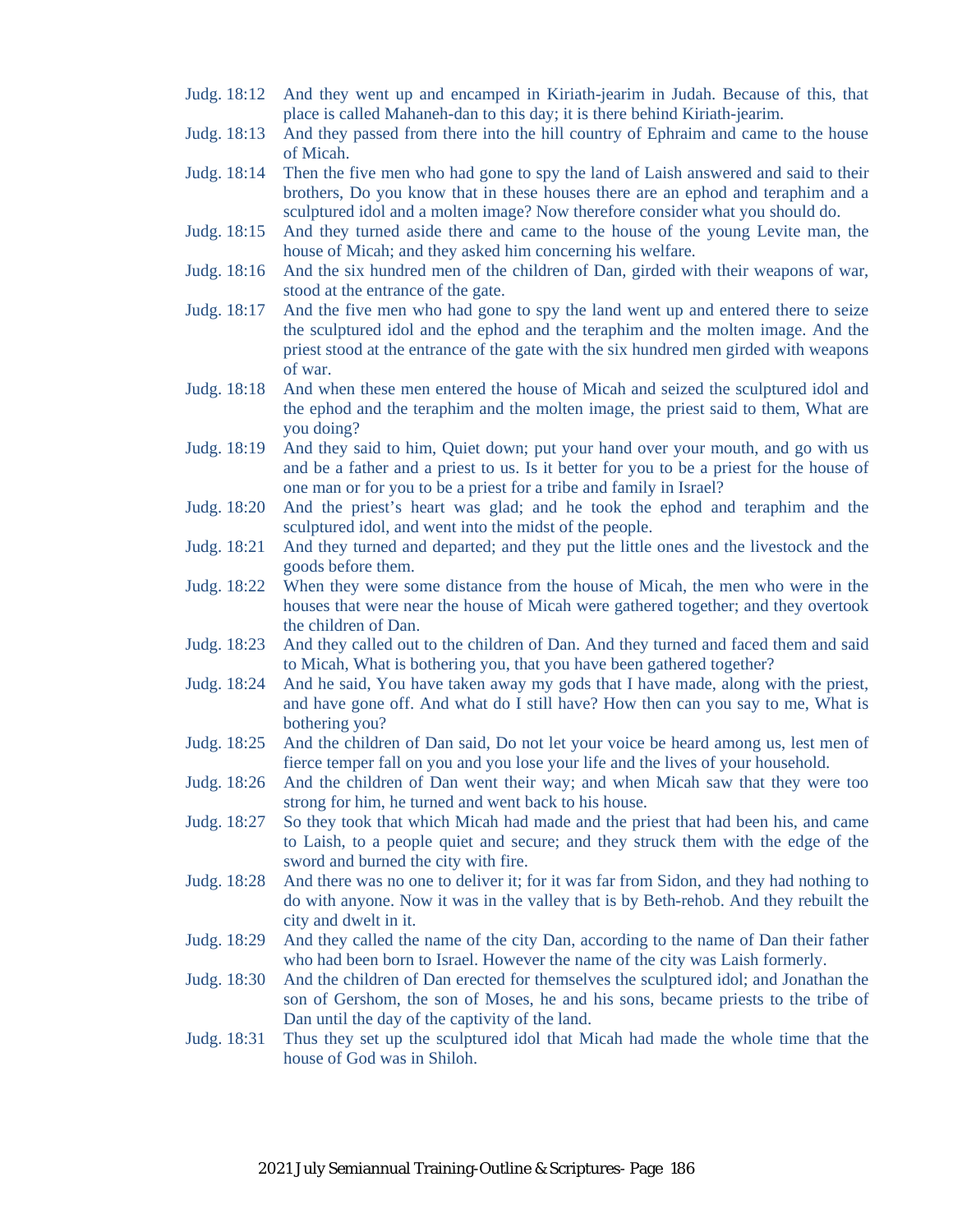- Judg. 19:1 Now in those days, when there was no king in Israel, there was a certain Levite dwelling in the far end of the hill country of Ephraim. And he took for himself a concubine from Bethlehem in Judah.
- Judg. 21:25 In those days there was no king in Israel; everyone did what was right in his own eyes.
- 3.Christians today often say that to them a certain thing is right or wrong; to live in this way is to do what is right in our own eyes.
- 4.It is dreadful for us to do what is right in our own eyes; we must do what is right in the eyes of God—Deut. 12:8.

Deut. 12:8 You shall not do according to all that we do here today, each man doing all that is right in his own eyes;

- D. When there was no king in Israel, there was no authority, and the people just did what they pleased; this is exactly the state of things in the present evil age, both in the world and in Christianity as a religious system—Eph. 2:2, 12.
	- Eph. 2:2 In which you once walked according to the age of this world, according to the ruler of the authority of the air, of the spirit which is now operating in the sons of disobedience;
	- Eph. 2:12 That you were at that time apart from Christ, alienated from the commonwealth of Israel, and strangers to the covenants of the promise, having no hope and without God in the world.
- E. In the Lord's recovery we need to be delivered from the lawlessness portrayed in Judges and to live under the rule of God in the kingdom of God and do the will of God—Titus 2:14; Gal. 1:4; Matt. 6:10.
	- Titus 2:14 Who gave Himself for us that He might redeem us from all lawlessness and purify to Himself a particular people as His unique possession, zealous of good works.
	- Gal. 1:4 Who gave Himself for our sins that He might rescue us out of the present evil age according to the will of our God and Father,
	- Matt.  $6:10$  Your kingdom come; Your will be done, as in heaven, so also on earth.

#### **III. God is the King of the ages, the One with absolute authority for eternity, who never changes—1 Tim. 1:17:**

1 Tim. 1:17 Now to the King of the ages, incorruptible, invisible, the only God, be honor and glory forever and ever. Amen.

- A. The God in whom we believe and whom we serve and who is being dispensed into us is the King of the ages, the King of eternity—v. 17; 2 Cor. 13:14.
	- 1 Tim. 1:17 Now to the King of the ages, incorruptible, invisible, the only God, be honor and glory forever and ever. Amen.
	- 2 Cor. 13:14 The grace of the Lord Jesus Christ and the love of God and the fellowship of the Holy Spirit be with you all.
- B. Christ was born to be the King, a Ruler who will shepherd God's people, and He is now the King of kings and the Lord of lords—Matt. 2:2, 6; Rev. 19:16;  $17:14:$ 
	- Matt. 2:2 Saying, Where is He who has been born King of the Jews? For we saw His star at its rising and have come to worship Him.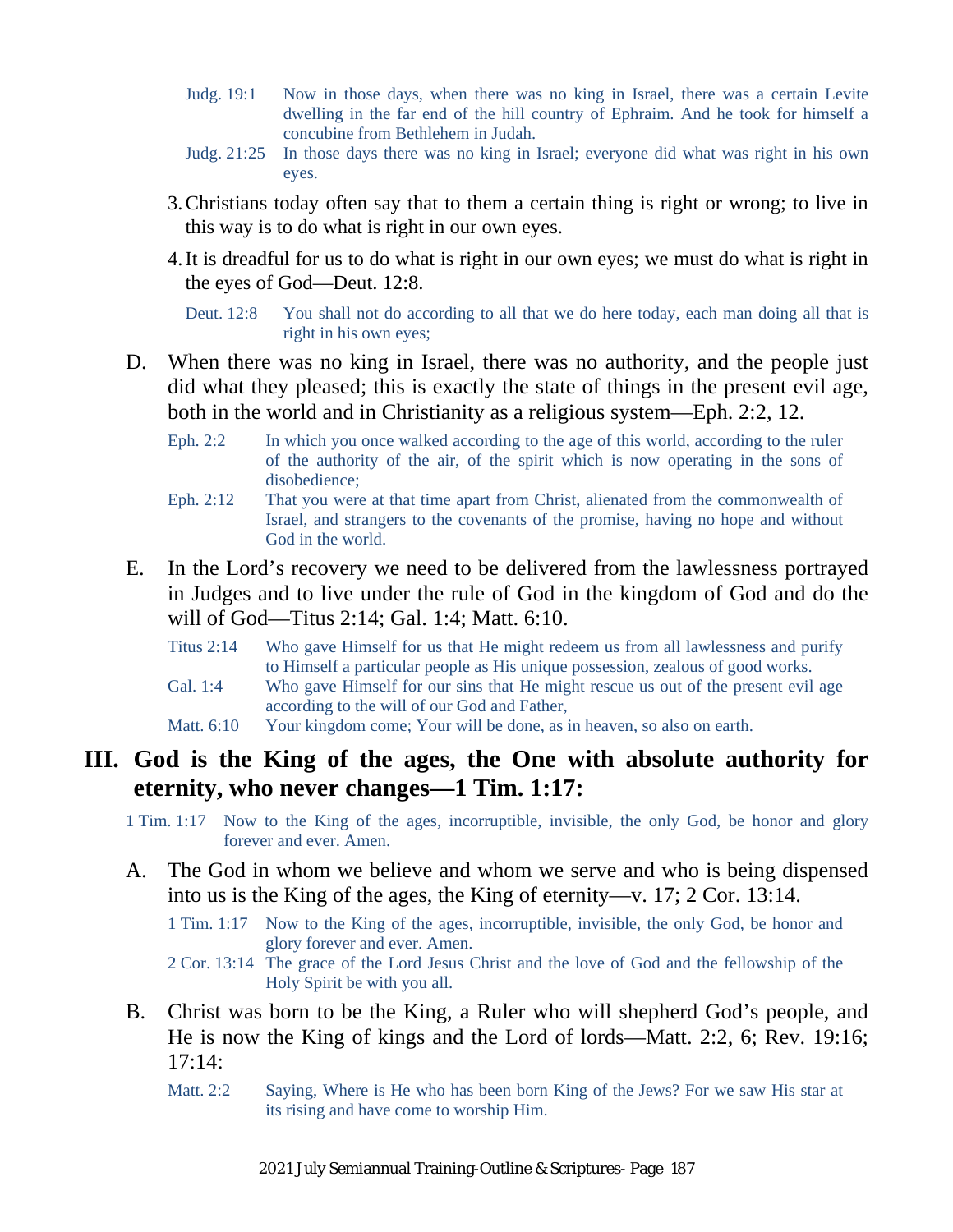- Matt. 2:6 "And you, Bethlehem, land of Judah, by no means are you the least among the princes of Judah; for out of you shall come forth a Ruler, One who will shepherd My people Israel."
- Rev. 19:16 And He has on His garment and on His thigh a name written, KING OF KINGS AND LORD OF LORDS.
- Rev. 17:14 These will make war with the Lamb, and the Lamb will overcome them, for He is Lord of lords and King of kings; and they who are with Him, the called and chosen and faithful, will also overcome them.
- 1.As the King, Christ is Jehovah God, and He is also a man—Psa. 24:8, 10.

Psa. 24:8 Who is the King of glory? / Jehovah strong and mighty! / Jehovah mighty in battle! Psa. 24:10 Who is this King of glory? / Jehovah of hosts - / He is the King of glory! Selah.

- 2.We need to realize that Christ is our King reigning in our hearts and recognize the kingship of Christ in the local churches, where we live under His kingship—Eph. 3:17; 1 Tim. 3:15; 6:15.
	- Eph. 3:17 That Christ may make His home in your hearts through faith, that you, being rooted and grounded in love,
	- 1 Tim. 3:15 But if I delay, I write that you may know how one ought to conduct himself in the house of God, which is the church of the living God, the pillar and base of the truth.
	- 1 Tim. 6:15 Which in its own times the blessed and only Sovereign will show, the King of those who reign as kings and Lord of those who rule as lords,
- 3.Christ will come as the King of glory—Jehovah of hosts, the consummated Triune God embodied in the victorious and coming Christ, who will reign in God's eternal kingdom—Psa. 24:7-10.
	- Psa. 24:7 Lift up your heads, O gates; / And be lifted up, O long enduring doors; / And the King of glory will come in.
	- Psa. 24:8 Who is the King of glory? / Jehovah strong and mighty! / Jehovah mighty in battle!
	- Psa. 24:9 Lift up your heads, O gates; / And lift up, O long enduring doors; / And the King of glory will come in.
	- Psa. 24:10 Who is this King of glory? / Jehovah of hosts / He is the King of glory! Selah.
- 4.Christ's ruling on the throne of David over His kingdom will be first in the millennium and then in the new heaven and new earth for eternity—Isa. 9:7; Luke 1:33, footnote 1.
	- Isa. 9:7 To the increase of His government / And to His peace there is no end, / Upon the throne of David / And over His kingdom, / To establish it / And to uphold it / In justice and righteousness / From now to eternity. / The zeal of Jehovah of hosts / Will accomplish this.
	- Luke 1:33 And He will reign<sup>1</sup> over the house of Jacob forever, and of His kingdom there will be no end.
	- Luke 1:33 footnote 1: Jesus will have the house of Jacob—the nation of Israel—as the center of His reign (Acts 1:6; 15:16), through which He will rule over the entire world as His kingdom (Rev. 11:15), first in the millennium (Rev. 20:4, 6) and then in the new heaven and new earth for eternity (Rev. 22:3, 5).
- 5. "Then will a throne be established in lovingkindness, / And upon it One will sit in truth / In the tent of David"—Isa. 16:5: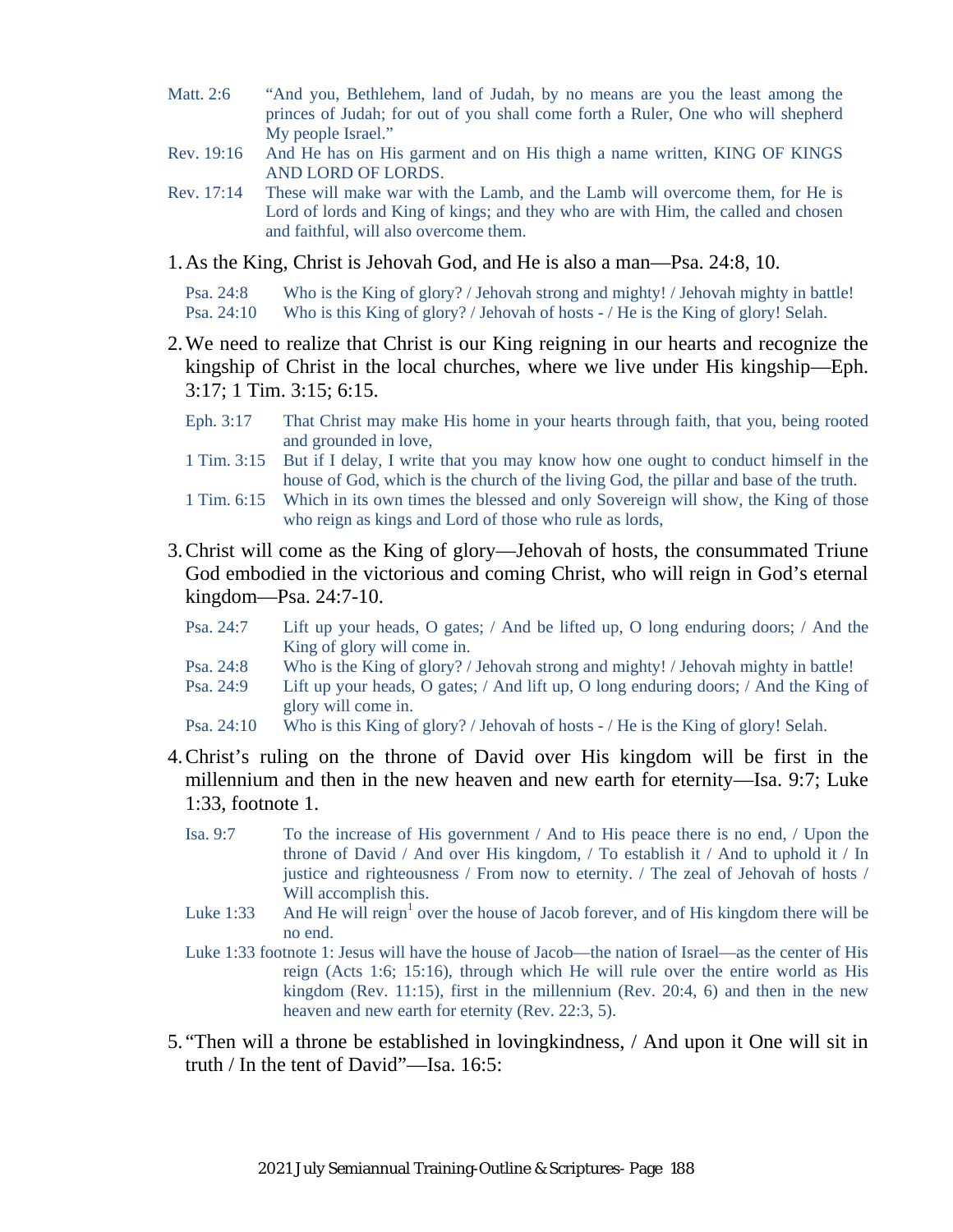- Isa. 16:5 Then will a throne be established in lovingkindness, / And upon it One will sit in truth / In the tent of David, / Judging and pursuing justice / And hastening righteousness.
- a. Christ's reigning in the tent of David signifies consolation, encouragement, and restoration.
- b. Christ's throne will be established in lovingkindness, tender affection, and He will sit on His throne in truth, that is, in truthfulness and faithfulness—v. 5.
	- Isa. 16:5 Then will a throne be established in lovingkindness, / And upon it One will sit in truth / In the tent of David, / Judging and pursuing justice / And hastening righteousness.
- c. If we allow Christ to reign in us, bringing in the kingdom with lovingkindness, truthfulness, faithfulness, justice, and righteousness, we will become the same as He is in these virtues—v. 5.
	- Isa. 16:5 Then will a throne be established in lovingkindness, / And upon it One will sit in truth / In the tent of David, / Judging and pursuing justice / And hastening righteousness.

## **IV. We need to be rescued from lawlessness and from being workers of lawlessness and to do what is right in the eyes of God by obeying the principle of serving God—Titus 2:14; Matt. 7:21-23:**

- Titus 2:14 Who gave Himself for us that He might redeem us from all lawlessness and purify to Himself a particular people as His unique possession, zealous of good works.
- Matt. 7:21 Not everyone who says to Me, Lord, Lord, will enter into the kingdom of the heavens, but he who does the will of My Father who is in the heavens.
- Matt. 7:22 Many will say to Me in that day, Lord, Lord, was it not in Your name that we prophesied, and in Your name cast out demons, and in Your name did many works of power?
- Matt. 7:23 And then I will declare to them: I never knew you. Depart from Me, you workers of lawlessness.
- A. Doing what is right in our own eyes is lawlessness—Judg. 21:25:
	- Judg. 21:25 In those days there was no king in Israel; everyone did what was right in his own eyes.
	- 1. "Sin is lawlessness"; hence, lawlessness is sin, or, reciprocally, sin is lawlessness— 1 John 3:4:
		- 1 John 3:4 Everyone who practices sin practices lawlessness also, and sin is lawlessness.
		- a. In 1 John 3:4 "lawlessness," or being without law, denotes being without, or not under, the principle of God's ruling over man.
			- 1 John 3:4 Everyone who practices sin practices lawlessness also, and sin is lawlessness.
		- b. To sin is to be without law, to trespass against the law.
		- c. In God's eyes, a person sins when he acts according to his own nature and deliberation, walking according to self-will and rebelling against God's authority.
		- d. Lawlessness is not recognizing and submitting to God's authority.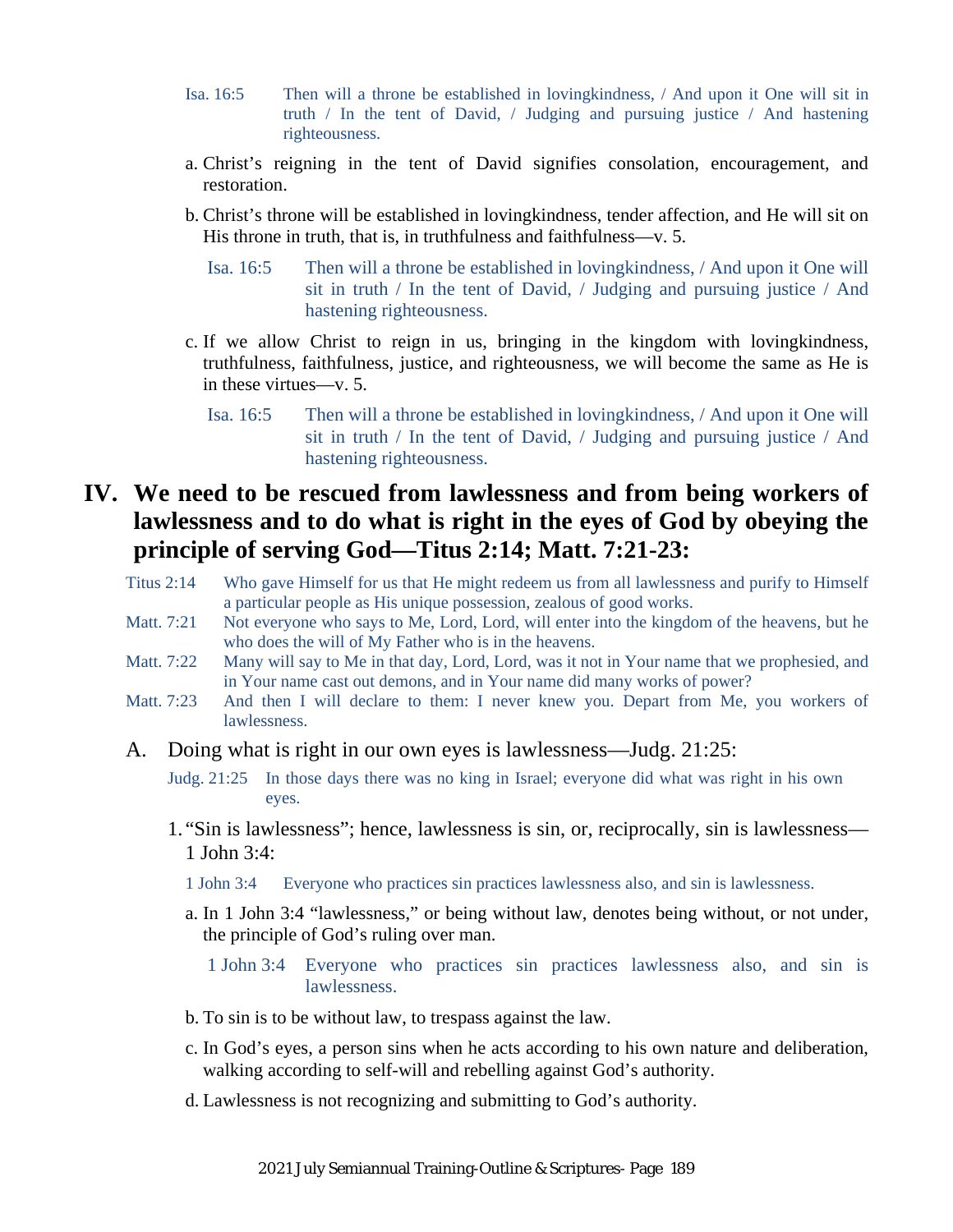- e. To practice lawlessness is to live a life outside of and not under God's ruling principle over man; the present age is full of lawlessness and rebellion.
- f. In lawlessness one not only rebels against authority but acts as if there were no law.
- 2.In order to purify to Himself a particular people as His peculiar possession, Christ gave Himself for us to redeem us from all lawlessness—Titus 2:14.

Titus 2:14 Who gave Himself for us that He might redeem us from all lawlessness and purify to Himself a particular people as His unique possession, zealous of good works.

- B. "Not everyone who says to Me, Lord, Lord, will enter into the kingdom of the heavens, but he who does the will of My Father who is in the heavens"—Matt. 7:21:
	- Matt. 7:21 Not everyone who says to Me, Lord, Lord, will enter into the kingdom of the heavens, but he who does the will of My Father who is in the heavens.
	- 1.To call on the Lord suffices for us to be saved, but to enter into the kingdom of the heavens, we also need to do the will of the heavenly Father—Rom. 10:13; 12:2; Matt. 12:50; Eph. 5:17; Col. 1:9.
		- Rom. 10:13 For "whoever calls upon the name of the Lord shall be saved."
		- Rom. 12:2 And do not be fashioned according to this age, but be transformed by the renewing of the mind that you may prove what the will of God is, that which is good and well pleasing and perfect.
		- Matt. 12:50 For whoever does the will of My Father who is in the heavens, he is My brother and sister and mother.
		- Eph. 5:17 Therefore do not be foolish, but understand what the will of the Lord is.
		- Col. 1:9 Therefore we also, since the day we heard of it, do not cease praying and asking on your behalf that you may be filled with the full knowledge of His will in all spiritual wisdom and understanding,
	- 2.Since entering into the kingdom of the heavens requires doing the will of the heavenly Father, it is clearly different from entering into the kingdom of God through regeneration—John 3:3, 5:
		- John 3:3 Jesus answered and said to him, Truly, truly, I say to you, Unless one is born anew, he cannot see the kingdom of God.
		- John 3:5 Jesus answered, Truly, truly, I say to you, Unless one is born of water and the Spirit, he cannot enter into the kingdom of God.
		- a. The entrance into the kingdom of God is gained through being born of the divine life— 1:12-13; 3:5-6.
			- John 1:12 But as many as received Him, to them He gave the authority to become children of God, to those who believe into His name,
			- John 1:13 Who were begotten not of blood, nor of the will of the flesh, nor of the will of man, but of God.
			- John 3:5 Jesus answered, Truly, truly, I say to you, Unless one is born of water and the Spirit, he cannot enter into the kingdom of God.
			- John 3:6 That which is born of the flesh is flesh, and that which is born of the Spirit is spirit.
		- b. The entrance into the kingdom of the heavens is gained through the living of the divine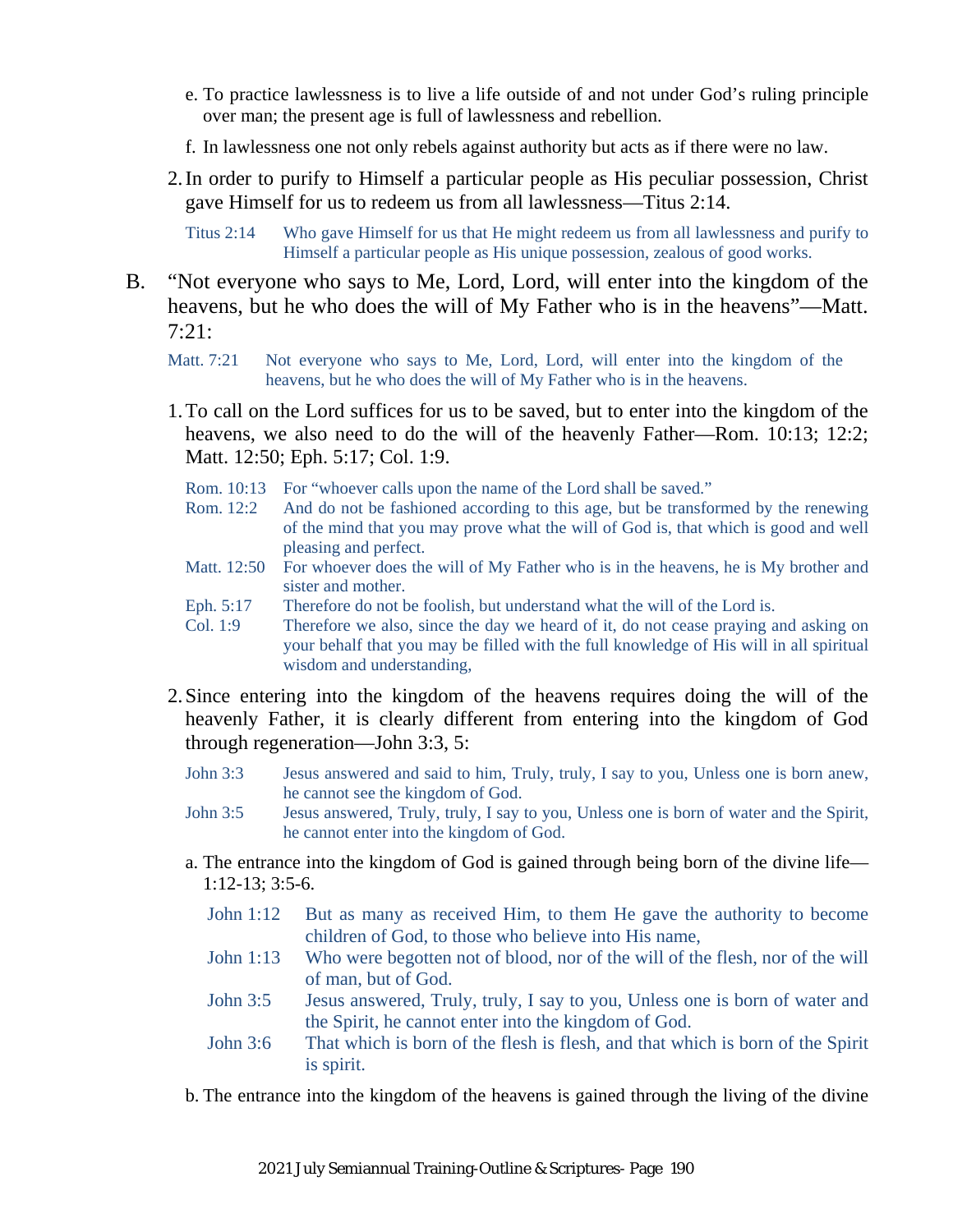life—Matt. 7:21; 12:50.

- Matt. 7:21 Not everyone who says to Me, Lord, Lord, will enter into the kingdom of the heavens, but he who does the will of My Father who is in the heavens. Matt. 12:50 For whoever does the will of My Father who is in the heavens, he is My
	- brother and sister and mother.
- C. The Lord Jesus rebuked those who prophesied, cast out demons, and did works of power in His name because, as "workers of lawlessness," they did these things out of themselves, not out of obedience to God's will—7:23:
	- Matt. 7:23 And then I will declare to them: I never knew you. Depart from Me, you workers of lawlessness.
	- 1.There are two principles in the universe—the principle of God's authority and the principle of Satan's rebellion—Acts 1:7; Isa. 14:13-14:
		- Acts 1:7 But He said to them, It is not for you to know times or seasons which the Father has set by His own authority.
		- Isa. 14:13 But you, you said in your heart: / I will ascend to heaven; / Above the stars of God / I will exalt my throne. / And I will sit upon the mount of assembly / In the uttermost parts of the north.
		- Isa. 14:14 I will ascend above the heights of the clouds; / I will make myself like the Most High.
		- a. We cannot serve God on the one hand and take the way of rebellion on the other hand; we must turn away from the principle of lawlessness and reject the way of rebellion— Matt. 28:18; Jude 11.

Matt. 28:18 And Jesus came and spoke to them, saying, All authority has been given to Me in heaven and on earth.

- Jude 11 Woe to them! For they have gone in the way of Cain and have rushed out in the error of Balaam for reward and have perished in the rebellion of Korah.
- b. Serving God is directly linked to His authority; if we do not settle the matter of authority, we will have problems in all areas of our service.
- 2.May the Lord preserve our service in the principle of submission to God's authority and the Father's will—Acts 1:7; Matt. 7:21; 12:50.
	- Acts 1:7 But He said to them, It is not for you to know times or seasons which the Father has set by His own authority.
	- Matt. 7:21 Not everyone who says to Me, Lord, Lord, will enter into the kingdom of the heavens, but he who does the will of My Father who is in the heavens.
	- Matt. 12:50 For whoever does the will of My Father who is in the heavens, he is My brother and sister and mother.

### **V. The chaos in government, worship, and morality recorded in the book of Judges portrays the satanic chaos in the old creation—Gen. 3:1-5; Rev. 20:10—21:4:**

Gen. 3:1 Now the serpent was more crafty than any other animal of the field that Jehovah God had made. And he said to the woman, Did God really say, You shall not eat of any tree of the garden?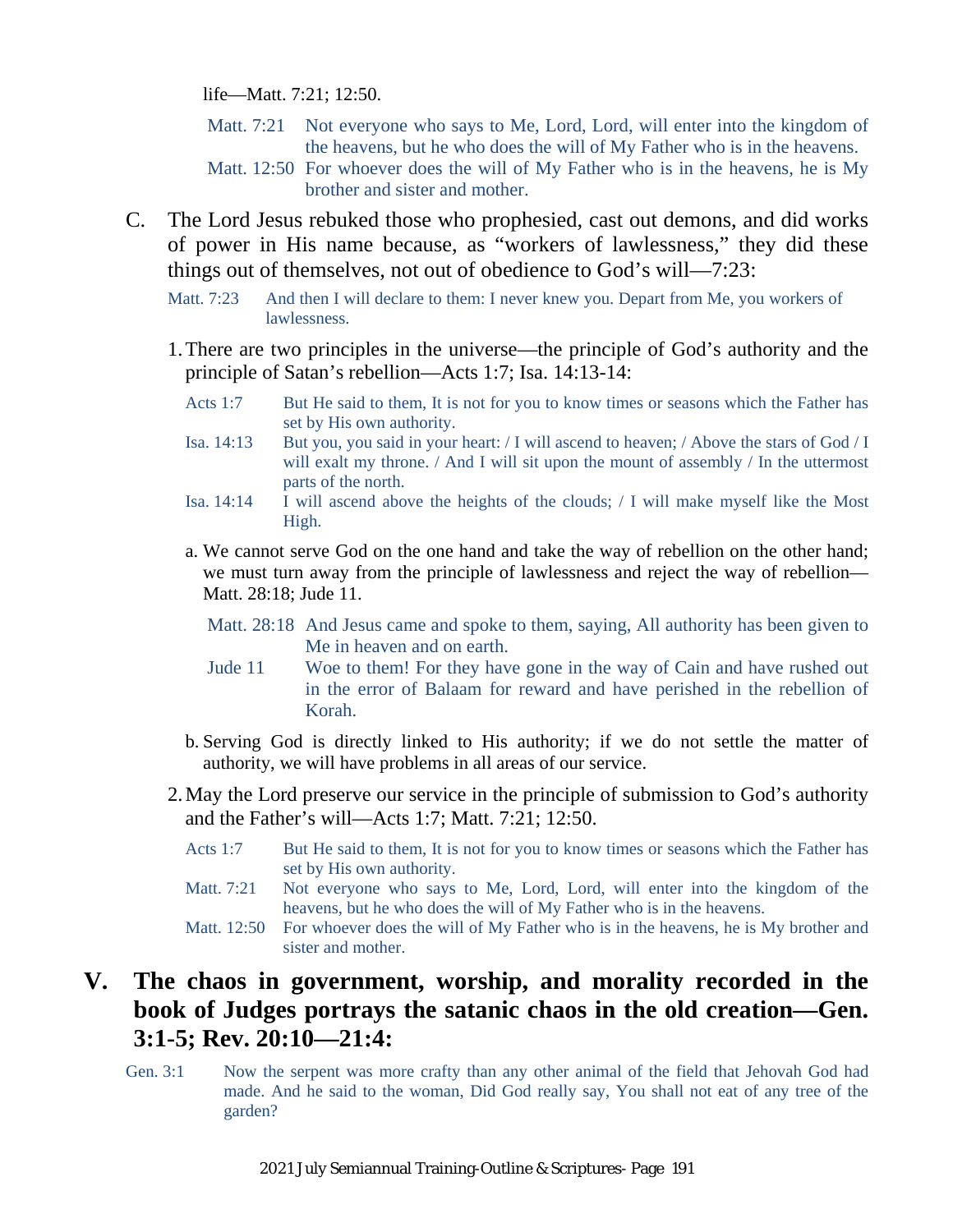- Gen. 3:2 And the woman said to the serpent, Of the fruit of the trees of the garden we may eat;
- Gen. 3:3 But of the fruit of the tree which is in the middle of the garden, God has said, You shall not eat of it, nor shall you touch it, lest you die.
- Gen. 3:4 And the serpent said to the woman, You shall not surely die!<br>Gen. 3:5 For God knows that in the day you eat of it your eves will
- For God knows that in the day you eat of it your eyes will be opened, and you will become like God, knowing good and evil.
- Rev. 20:10 And the devil, who deceived them, was cast into the lake of fire and brimstone, where also the beast and the false prophet were; and they will be tormented day and night forever and ever.
- Rev. 20:11 And I saw a great white throne and Him who sat upon it, from whose face earth and heaven fled away, and no place was found for them.
- Rev. 20:12 And I saw the dead, the great and the small, standing before the throne, and scrolls were opened; and another scroll was opened, which is the book of life. And the dead were judged by the things which were written in the scrolls, according to their works.
- Rev. 20:13 And the sea gave up the dead which were in it, and death and Hades gave up the dead which were in them; and they were judged, each of them, according to their works.
- Rev. 20:14 And death and Hades were cast into the lake of fire. This is the second death, the lake of fire.
- Rev. 20:15 And if anyone was not found written in the book of life, he was cast into the lake of fire.
- Rev. 21:1 And I saw a new heaven and a new earth; for the first heaven and the first earth passed away, and the sea is no more.
- Rev. 21:2 And I saw the holy city, New Jerusalem, coming down out of heaven from God, prepared as a bride adorned for her husband.
- Rev. 21:3 And I heard a loud voice out of the throne, saying, Behold, the tabernacle of God is with men, and He will tabernacle with them, and they will be His peoples, and God Himself will be with them and be their God.
- Rev. 21:4 And He will wipe away every tear from their eyes; and death will be no more, nor will there be sorrow or crying or pain anymore; for the former things have passed away.
- A. The universe is in a state of chaos; this chaos is the source of suffering in the world today, and as long as there is chaos in creation, there will be sufferings in the world—Rom. 8:18-22.
	- Rom. 8:18 For I consider that the sufferings of this present time are not worthy to be compared with the coming glory to be revealed upon us.
	- Rom. 8:19 For the anxious watching of the creation eagerly awaits the revelation of the sons of God.
	- Rom. 8:20 For the creation was made subject to vanity, not of its own will, but because of Him who subjected it,
	- Rom. 8:21 In hope that the creation itself will also be freed from the slavery of corruption into the freedom of the glory of the children of God.
	- Rom. 8:22 For we know that the whole creation groans together and travails in pain together until now.

#### B. The history of the universe is a history of God's economy and Satan's chaos— Gen. 1:1-2, 26; Rev. 20:10—21:4:

- Gen. 1:1 In the beginning God created the heavens and the earth.<br>Gen. 1:2 But the earth became waste and emptiness, and darkne
- But the earth became waste and emptiness, and darkness was on the surface of the deep, and the Spirit of God was brooding upon the surface of the waters.
- Gen. 1:26 And God said, Let Us make man in Our image, according to Our likeness; and let them have dominion over the fish of the sea and over the birds of heaven and over the cattle and over all the earth and over every creeping thing that creeps upon the earth.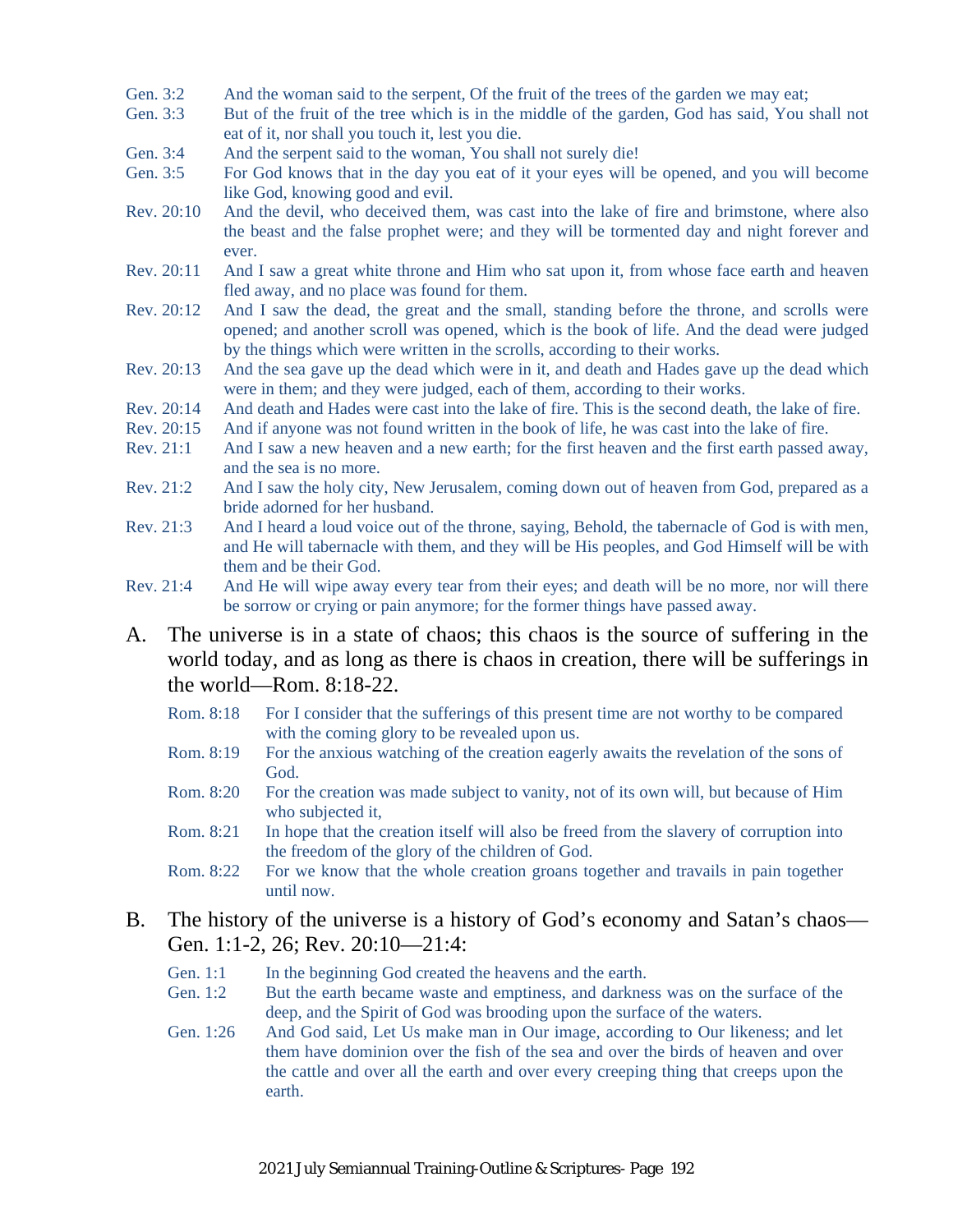- Rev. 20:10 And the devil, who deceived them, was cast into the lake of fire and brimstone, where also the beast and the false prophet were; and they will be tormented day and night forever and ever.
- Rev. 20:11 And I saw a great white throne and Him who sat upon it, from whose face earth and heaven fled away, and no place was found for them.
- Rev. 20:12 And I saw the dead, the great and the small, standing before the throne, and scrolls were opened; and another scroll was opened, which is the book of life. And the dead were judged by the things which were written in the scrolls, according to their works.
- Rev. 20:13 And the sea gave up the dead which were in it, and death and Hades gave up the dead which were in them; and they were judged, each of them, according to their works.
- Rev. 20:14 And death and Hades were cast into the lake of fire. This is the second death, the lake of fire.
- Rev. 20:15 And if anyone was not found written in the book of life, he was cast into the lake of fire.
- Rev. 21:1 And I saw a new heaven and a new earth; for the first heaven and the first earth passed away, and the sea is no more.
- Rev. 21:2 And I saw the holy city, New Jerusalem, coming down out of heaven from God, prepared as a bride adorned for her husband.
- Rev. 21:3 And I heard a loud voice out of the throne, saying, Behold, the tabernacle of God is with men, and He will tabernacle with them, and they will be His peoples, and God Himself will be with them and be their God.
- Rev. 21:4 And He will wipe away every tear from their eyes; and death will be no more, nor will there be sorrow or crying or pain anymore; for the former things have passed away.
- 1.Satan, the devil, is the source and element of the evil chaos—Matt. 16:23; Rev. 2:9- 10; 2 Cor. 2:11; 1 Pet. 5:8.
	- Matt. 16:23 But He turned and said to Peter, Get behind Me, Satan! You are a stumbling block to Me, for you are not setting your mind on the things of God, but on the things of men.
	- Rev. 2:9 I know your tribulation and poverty (but you are rich) and the slander from those who call themselves Jews and are not, but are a synagogue of Satan.
	- Rev. 2:10 Do not fear the things that you are about to suffer. Behold, the devil is about to cast some of you into prison that you may be tried, and you will have tribulation for ten days. Be faithful unto death, and I will give you the crown of life.
	- 2 Cor. 2:11 That we may not be taken advantage of by Satan, for we are not ignorant of his schemes.
	- 1 Pet. 5:8 Be sober; watch. Your adversary, the devil, as a roaring lion, walks about, seeking someone to devour.
- 2.God Himself is the divine economy, and He has come into us as an administration, arrangement, and plan to put everything in order—Eph. 1:10; 3:10.
	- Eph. 1:10 Unto the economy of the fullness of the times, to head up all things in Christ, the things in the heavens and the things on the earth, in Him;
	- Eph. 3:10 In order that now to the rulers and the authorities in the heavenlies the multifarious wisdom of God might be made known through the church,
- 3.In the Bible and in our experience, the satanic chaos always goes along with the divine economy and actually helps God's economy—v. 9.
	- Eph. 3:9 And to enlighten all that they may see what the economy of the mystery is, which throughout the ages has been hidden in God, who created all things,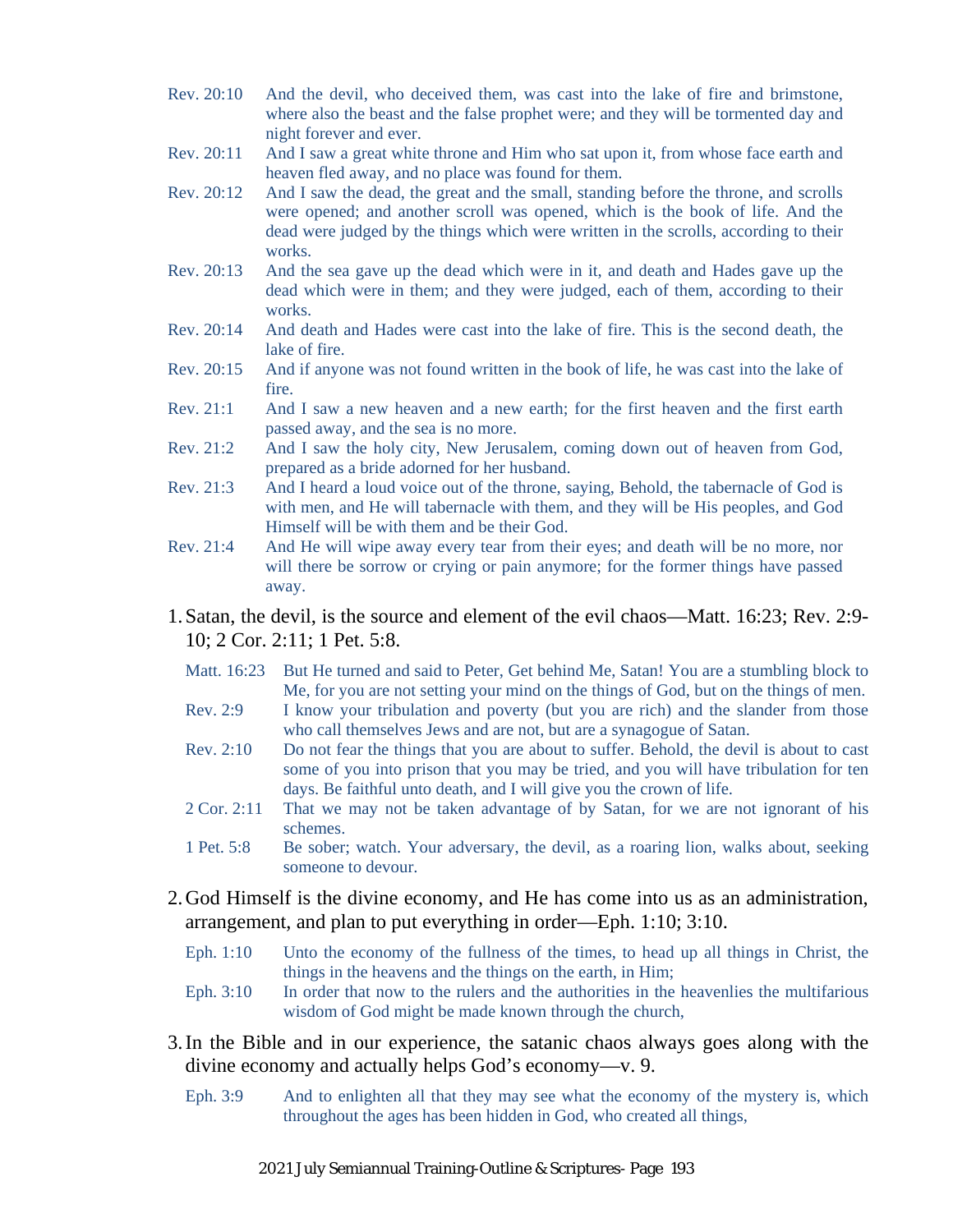- C. As those who are living in the midst of chaos, rebellion, and lawlessness, we need to have a clear vision of God's economy—Psa. 2:1-6; Prov. 29:18a; Eph.  $3:9:$ 
	- Psa. 2:1 Why are the nations in an uproar, / And why do the peoples contemplate a vain thing?
	- Psa. 2:2 The kings of the earth take their stand, / And the rulers sit in counsel together, / Against Jehovah and against His Anointed:
	- Psa. 2:3 Let us break apart their bonds / And cast their ropes away from us.
	- Psa. 2:4 He who sits in the heavens laughs; / The Lord has them in derision.<br>Psa. 2:5 Then He will sneak to them in His anger, / And in His burning wrat
	- Then He will speak to them in His anger, / And in His burning wrath He will terrify them:
	- Psa. 2:6 But I have installed My King / Upon Zion, My holy mountain.
	- Prov. 29:18 Where there is no vision, the people cast off restraint; / But happy is he who keeps the law.
	- Eph. 3:9 And to enlighten all that they may see what the economy of the mystery is, which throughout the ages has been hidden in God, who created all things,
	- 1.We need to be governed, controlled, and directed by this vision—Acts 26:19.

Acts 26:19 Therefore, King Agrippa, I was not disobedient to the heavenly vision,

- 2.We must be strong and unshakable in the vision of God's economy, God's eternal will—Eph. 1:10; 3:9; Rev. 4:11; 1 Cor. 15:58; Heb. 12:28.
	- Eph. 1:10 Unto the economy of the fullness of the times, to head up all things in Christ, the things in the heavens and the things on the earth, in Him;
	- Eph. 3:9 And to enlighten all that they may see what the economy of the mystery is, which throughout the ages has been hidden in God, who created all things,
	- Rev. 4:11 You are worthy, our Lord and God, to receive the glory and the honor and the power, for You have created all things, and because of Your will they were, and were created.
	- 1 Cor. 15:58 Therefore, my beloved brothers, be steadfast, immovable, always abounding in the work of the Lord, knowing that your labor is not in vain in the Lord.
	- Heb. 12:28 Therefore receiving an unshakable kingdom, let us have grace, through which we may serve God well-pleasingly with piety and fear;
- D. The overcomers conquer the satanic chaos in the old creation and carry out the divine economy for the new creation—1 Tim. 1:4; Eph. 1:10; 3:9-10; 2 Cor. 5:17; Gal. 6:15:
	- 1 Tim. 1:4 Nor to give heed to myths and unending genealogies, which produce questionings rather than God's economy, which is in faith.
	- Eph. 1:10 Unto the economy of the fullness of the times, to head up all things in Christ, the things in the heavens and the things on the earth, in Him;
	- Eph. 3:9 And to enlighten all that they may see what the economy of the mystery is, which throughout the ages has been hidden in God, who created all things,
	- Eph. 3:10 In order that now to the rulers and the authorities in the heavenlies the multifarious wisdom of God might be made known through the church,
	- 2 Cor. 5:17 So then if anyone is in Christ, he is a new creation. The old things have passed away; behold, they have become new.
	- Gal. 6:15 For neither is circumcision anything nor uncircumcision, but a new creation is what matters.
	- 1.The overcomers are not delivered out of the satanic chaos; instead, they conquer the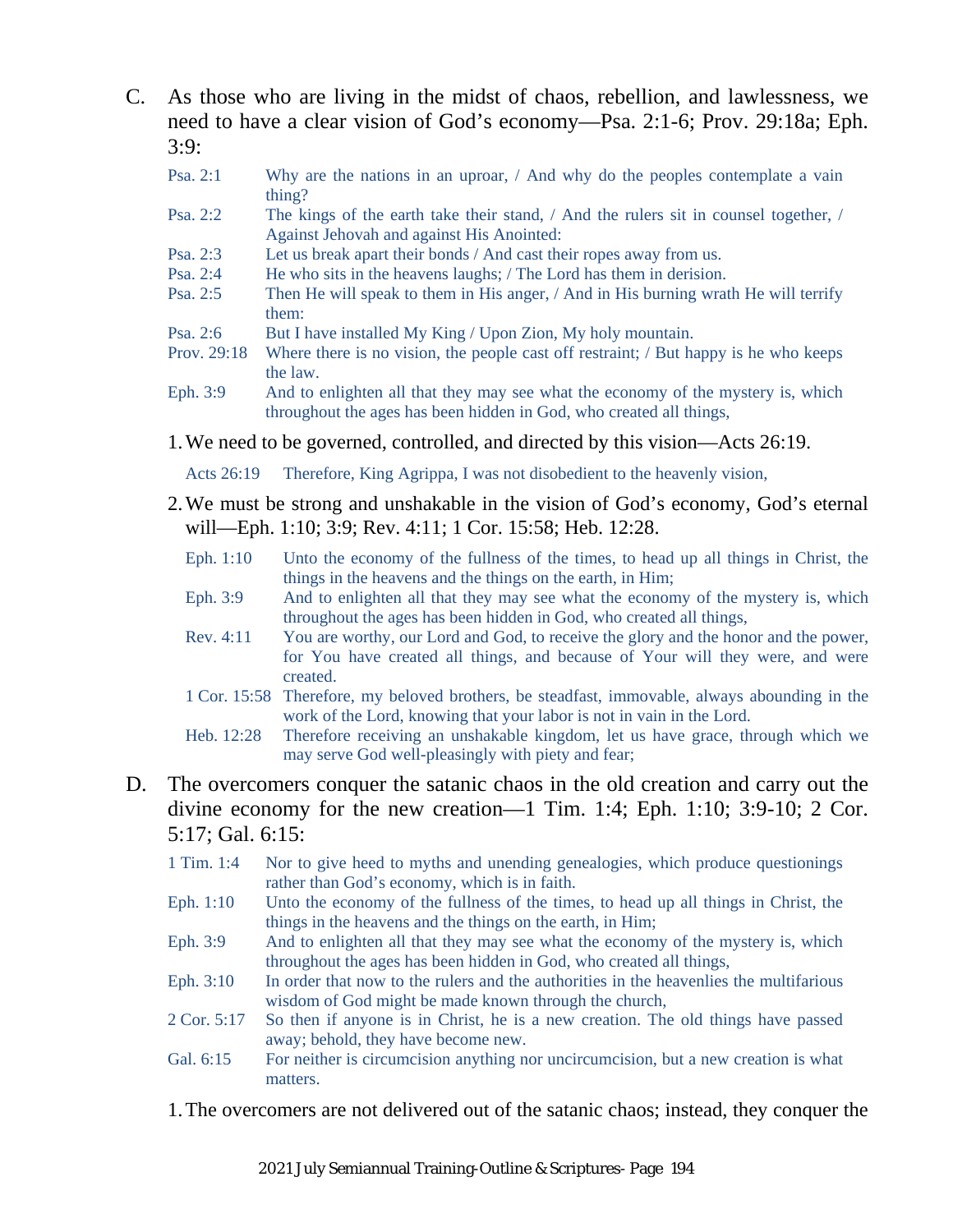destructive satanic chaos and triumph in the constructive divine economy—1 Tim. 1:3-4, 19-20; 4:1-2; Titus 3:10; 2 Tim. 1:15; 4:8.

- 1 Tim. 1:3 Even as I exhorted you, when I was going into Macedonia, to remain in Ephesus in order that you might charge certain ones not to teach different things
- 1 Tim. 1:4 Nor to give heed to myths and unending genealogies, which produce questionings rather than God's economy, which is in faith.
- 1 Tim. 1:19 Holding faith and a good conscience, concerning which some, thrusting these away, have become shipwrecked regarding the faith;
- 1 Tim. 1:20 Of whom are Hymenaeus and Alexander, whom I have delivered to Satan that they may be disciplined not to blaspheme.
- 1 Tim. 4:1 But the Spirit says expressly that in later times some will depart from the faith, giving heed to deceiving spirits and teachings of demons
- 1 Tim. 4:2 By means of the hypocrisy of men who speak lies, of men who are branded in their own conscience as with a hot iron,
- Titus 3:10 A factious man, after a first and second admonition, refuse,
- 2 Tim. 1:15 This you know, that all who are in Asia turned away from me, of whom are Phygelus and Hermogenes.
- 2 Tim. 4:8 Henceforth there is laid up for me the crown of righteousness, with which the Lord, the righteous Judge, will recompense me in that day, and not only me but also all those who have loved His appearing.
- 2.As the overcomers are suffering the chaos, they are "empowered in the grace which is in Christ Jesus" (2:1) and are able to stand for and live out the divine economy— 1:10-15; 3:14-17; 4:2, 5, 7, 18.
	- 2 Tim. 2:1 You therefore, my child, be empowered in the grace which is in Christ Jesus;
	- 2 Tim. 1:10 But now has been manifested through the appearing of our Savior Christ Jesus, who nullified death and brought life and incorruption to light through the gospel,
	- 2 Tim. 1:11 For which I was appointed a herald and an apostle and a teacher.
	- 2 Tim. 1:12 For which cause also I suffer these things; but I am not ashamed, for I know whom I have believed, and I am persuaded that He is able to guard my deposit unto that day.
	- 2 Tim. 1:13 Hold a pattern of the healthy words that you have heard from me, in the faith and love which are in Christ Jesus.
	- 2 Tim. 1:14 Guard the good deposit through the Holy Spirit who dwells in us.
	- 2 Tim. 1:15 This you know, that all who are in Asia turned away from me, of whom are Phygelus and Hermogenes.
	- 2 Tim. 3:14 But you, continue in the things which you have learned and have been assured of, knowing from which ones you have learned them
	- 2 Tim. 3:15 And that from a babe you have known the sacred writings, which are able to make you wise unto salvation through the faith which is in Christ Jesus.
	- 2 Tim. 3:16 All Scripture is God-breathed and profitable for teaching, for conviction, for correction, for instruction in righteousness,
	- 2 Tim. 3:17 That the man of God may be complete, fully equipped for every good work.
	- 2 Tim. 4:2 Proclaim the word; be ready in season and out of season; convict, rebuke, exhort with all long-suffering and teaching.
	- 2 Tim. 4:5 But you, be sober in all things, suffer evil, do the work of an evangelist, fully accomplish your ministry.
	- 2 Tim. 4:7 I have fought the good fight; I have finished the course; I have kept the faith.
	- 2 Tim. 4:18 The Lord will deliver me from every evil work and will save me into His heavenly kingdom, to whom be the glory forever and ever. Amen.